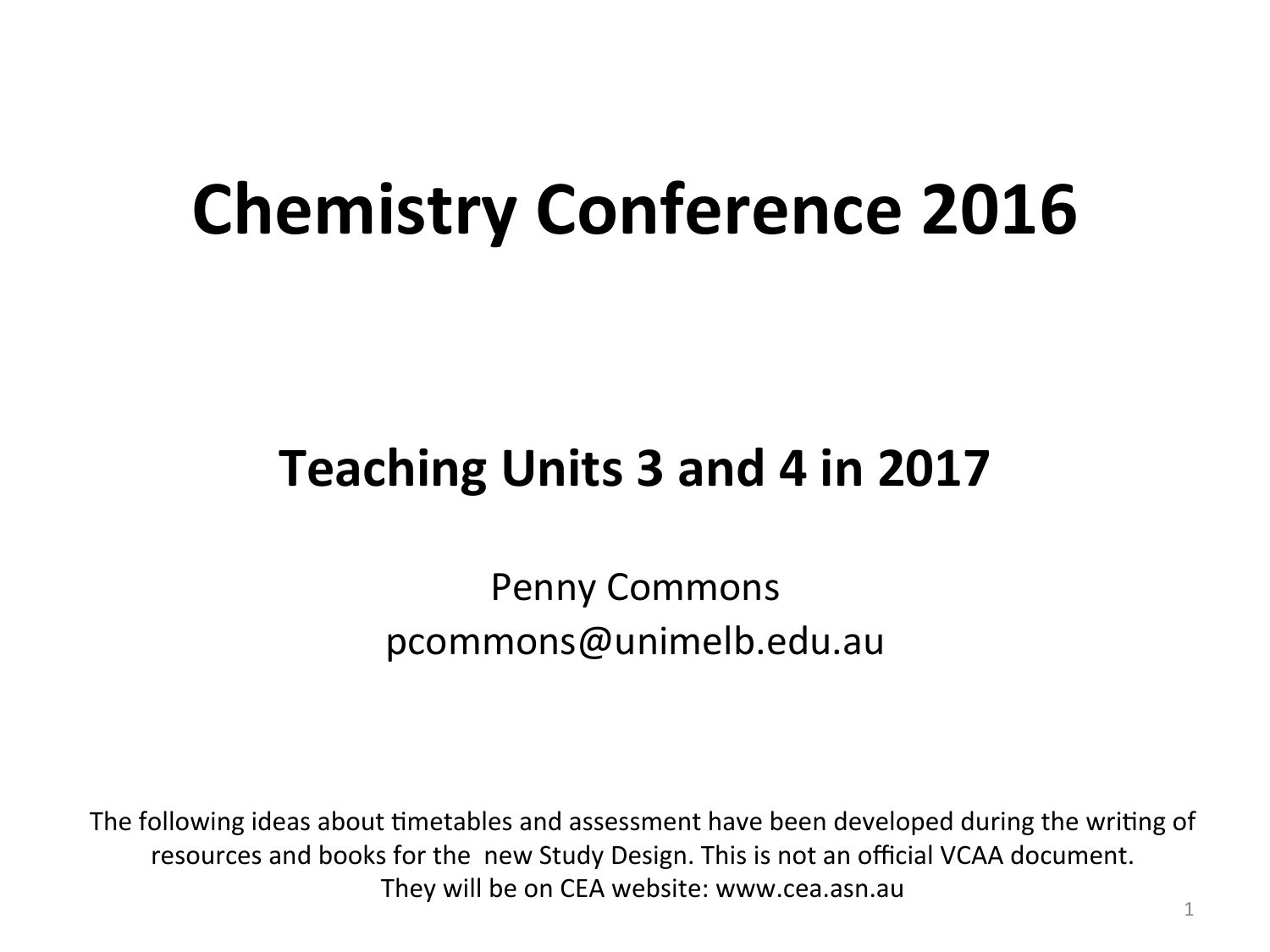# **Unit 3: How can chemical processes be designed to optimise efficiency?**

## **Area of Study 1**

## **What are the options for energy production? Outcome 1**

Compare fuels quantitatively with reference to combustion products and energy outputs, apply knowledge of the electrochemical series to design, construct and test galvanic cells, and evaluate energy resources based on energy efficiency, renewability and environmental impact.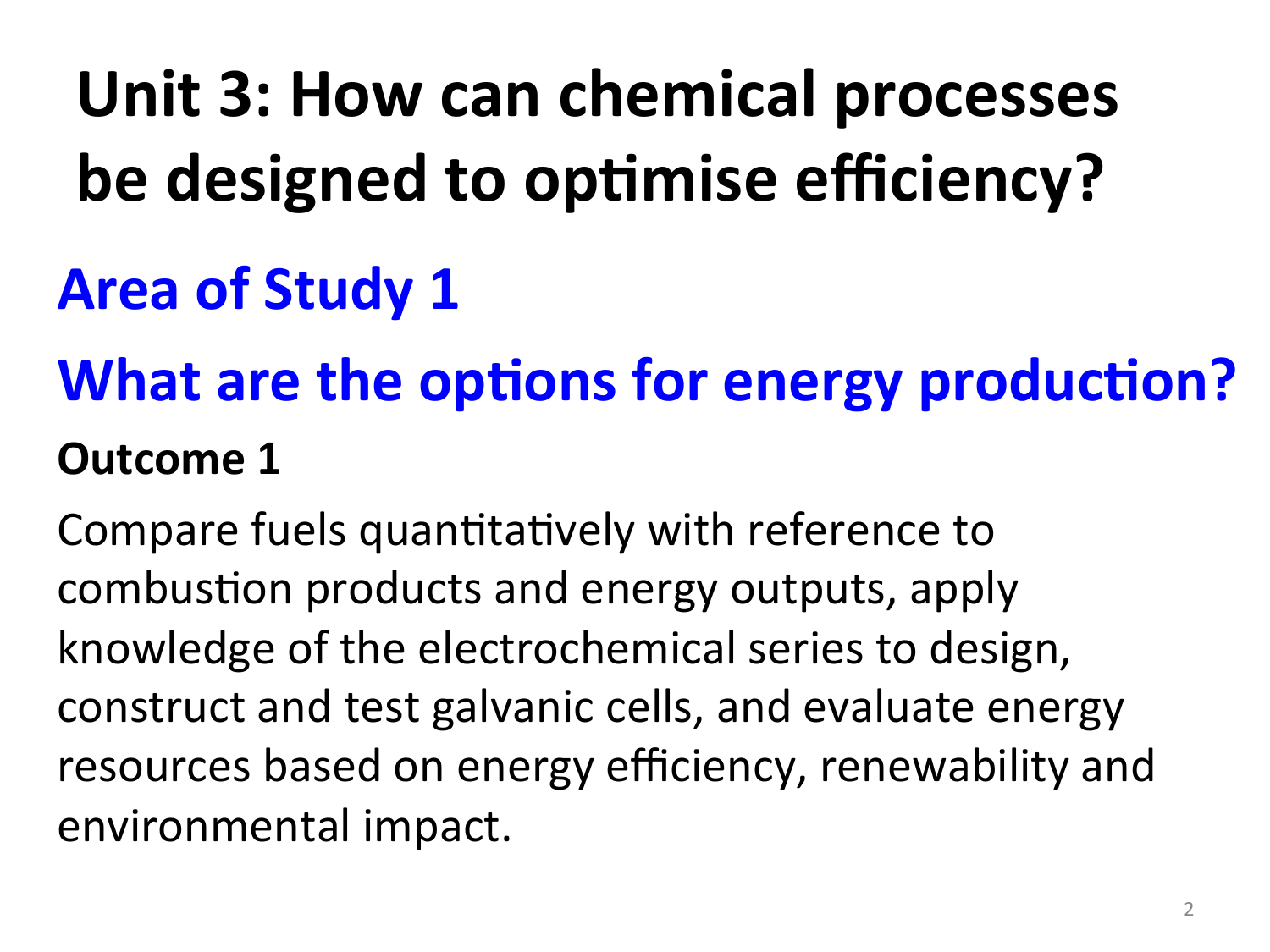**Unit 3: How can chemical processes be designed to optimise efficiency?** 

## **Area of Study 2**

## **How can the yield of a chemical product be optimised?**

#### **Outcome 2**

Apply rate and equilibrium principles to predict how the rate and extent of reactions can be optimised, and explain how electrolysis is involved in the production of chemicals and in the recharging of batteries.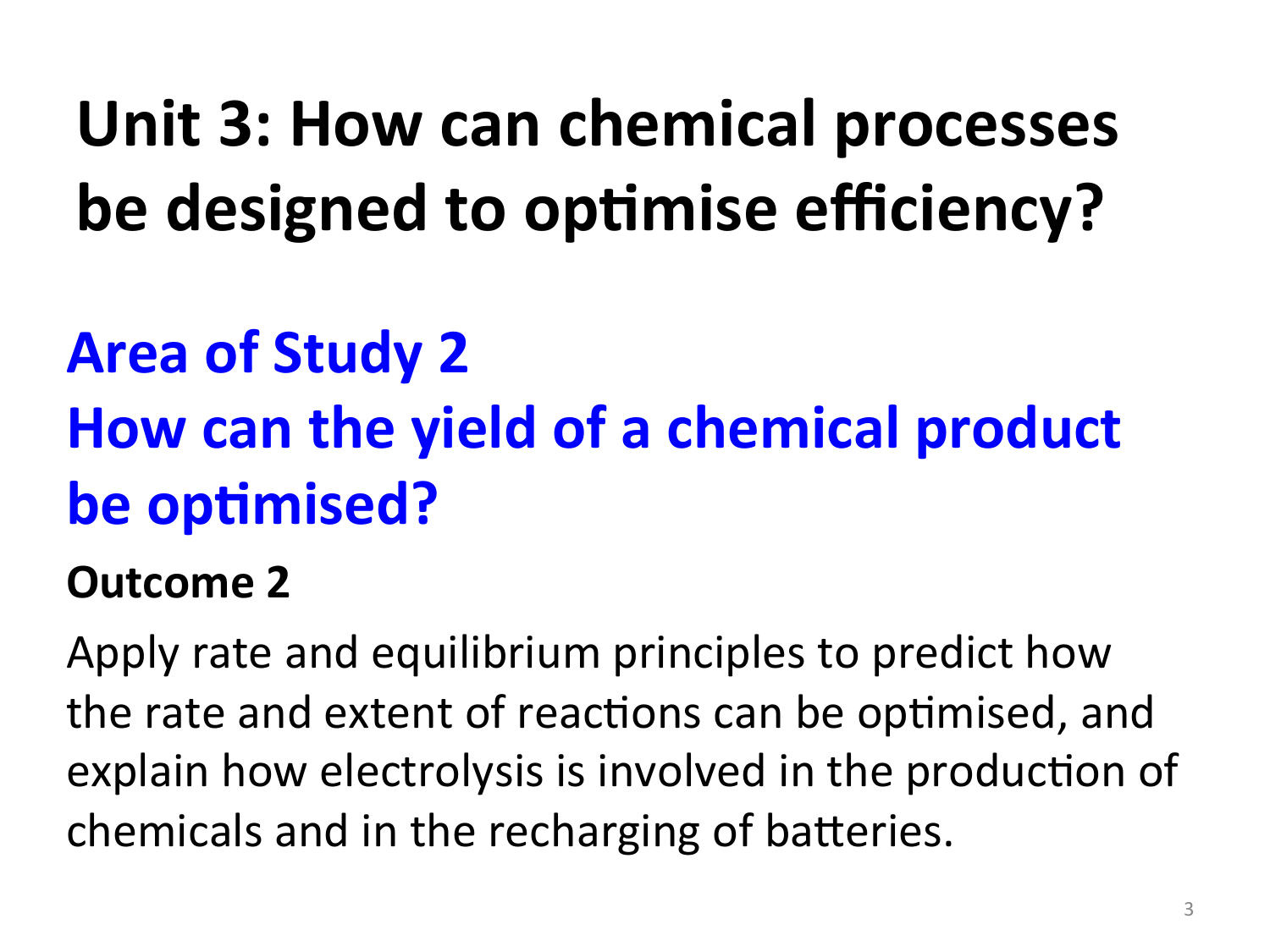### **Possible Unit 3 AoS 1 Timetable**

| VCAA require about 3.5-5 hours for pracs and investigations testing outcomes.<br>Minimum |                                                                                                                                                                                                                                                                                                                                                                                                                                                                                                                                                                                                                                                                                                                                                                                                                                                                                                                                                                                                                                                                                                                                                                                 |
|------------------------------------------------------------------------------------------|---------------------------------------------------------------------------------------------------------------------------------------------------------------------------------------------------------------------------------------------------------------------------------------------------------------------------------------------------------------------------------------------------------------------------------------------------------------------------------------------------------------------------------------------------------------------------------------------------------------------------------------------------------------------------------------------------------------------------------------------------------------------------------------------------------------------------------------------------------------------------------------------------------------------------------------------------------------------------------------------------------------------------------------------------------------------------------------------------------------------------------------------------------------------------------|
| set text                                                                                 |                                                                                                                                                                                                                                                                                                                                                                                                                                                                                                                                                                                                                                                                                                                                                                                                                                                                                                                                                                                                                                                                                                                                                                                 |
| <b>Worksheets from Student Workbook (SW)</b>                                             |                                                                                                                                                                                                                                                                                                                                                                                                                                                                                                                                                                                                                                                                                                                                                                                                                                                                                                                                                                                                                                                                                                                                                                                 |
| You tube clips for interest and clarification                                            | <b>SAC Dates and details</b>                                                                                                                                                                                                                                                                                                                                                                                                                                                                                                                                                                                                                                                                                                                                                                                                                                                                                                                                                                                                                                                                                                                                                    |
|                                                                                          |                                                                                                                                                                                                                                                                                                                                                                                                                                                                                                                                                                                                                                                                                                                                                                                                                                                                                                                                                                                                                                                                                                                                                                                 |
|                                                                                          |                                                                                                                                                                                                                                                                                                                                                                                                                                                                                                                                                                                                                                                                                                                                                                                                                                                                                                                                                                                                                                                                                                                                                                                 |
| SW Worksheets 1,2                                                                        |                                                                                                                                                                                                                                                                                                                                                                                                                                                                                                                                                                                                                                                                                                                                                                                                                                                                                                                                                                                                                                                                                                                                                                                 |
|                                                                                          |                                                                                                                                                                                                                                                                                                                                                                                                                                                                                                                                                                                                                                                                                                                                                                                                                                                                                                                                                                                                                                                                                                                                                                                 |
| biodiesel production (Discovery Channel)                                                 |                                                                                                                                                                                                                                                                                                                                                                                                                                                                                                                                                                                                                                                                                                                                                                                                                                                                                                                                                                                                                                                                                                                                                                                 |
|                                                                                          |                                                                                                                                                                                                                                                                                                                                                                                                                                                                                                                                                                                                                                                                                                                                                                                                                                                                                                                                                                                                                                                                                                                                                                                 |
|                                                                                          |                                                                                                                                                                                                                                                                                                                                                                                                                                                                                                                                                                                                                                                                                                                                                                                                                                                                                                                                                                                                                                                                                                                                                                                 |
|                                                                                          |                                                                                                                                                                                                                                                                                                                                                                                                                                                                                                                                                                                                                                                                                                                                                                                                                                                                                                                                                                                                                                                                                                                                                                                 |
|                                                                                          |                                                                                                                                                                                                                                                                                                                                                                                                                                                                                                                                                                                                                                                                                                                                                                                                                                                                                                                                                                                                                                                                                                                                                                                 |
|                                                                                          |                                                                                                                                                                                                                                                                                                                                                                                                                                                                                                                                                                                                                                                                                                                                                                                                                                                                                                                                                                                                                                                                                                                                                                                 |
|                                                                                          |                                                                                                                                                                                                                                                                                                                                                                                                                                                                                                                                                                                                                                                                                                                                                                                                                                                                                                                                                                                                                                                                                                                                                                                 |
|                                                                                          |                                                                                                                                                                                                                                                                                                                                                                                                                                                                                                                                                                                                                                                                                                                                                                                                                                                                                                                                                                                                                                                                                                                                                                                 |
|                                                                                          |                                                                                                                                                                                                                                                                                                                                                                                                                                                                                                                                                                                                                                                                                                                                                                                                                                                                                                                                                                                                                                                                                                                                                                                 |
|                                                                                          |                                                                                                                                                                                                                                                                                                                                                                                                                                                                                                                                                                                                                                                                                                                                                                                                                                                                                                                                                                                                                                                                                                                                                                                 |
|                                                                                          |                                                                                                                                                                                                                                                                                                                                                                                                                                                                                                                                                                                                                                                                                                                                                                                                                                                                                                                                                                                                                                                                                                                                                                                 |
|                                                                                          |                                                                                                                                                                                                                                                                                                                                                                                                                                                                                                                                                                                                                                                                                                                                                                                                                                                                                                                                                                                                                                                                                                                                                                                 |
|                                                                                          | Outcome 1:                                                                                                                                                                                                                                                                                                                                                                                                                                                                                                                                                                                                                                                                                                                                                                                                                                                                                                                                                                                                                                                                                                                                                                      |
|                                                                                          | 8% on total marks for<br>$\bullet$                                                                                                                                                                                                                                                                                                                                                                                                                                                                                                                                                                                                                                                                                                                                                                                                                                                                                                                                                                                                                                                                                                                                              |
|                                                                                          | the year                                                                                                                                                                                                                                                                                                                                                                                                                                                                                                                                                                                                                                                                                                                                                                                                                                                                                                                                                                                                                                                                                                                                                                        |
|                                                                                          | <b>VCAA offers range of</b>                                                                                                                                                                                                                                                                                                                                                                                                                                                                                                                                                                                                                                                                                                                                                                                                                                                                                                                                                                                                                                                                                                                                                     |
|                                                                                          | possibilities                                                                                                                                                                                                                                                                                                                                                                                                                                                                                                                                                                                                                                                                                                                                                                                                                                                                                                                                                                                                                                                                                                                                                                   |
|                                                                                          | <b>Suggestions here are</b>                                                                                                                                                                                                                                                                                                                                                                                                                                                                                                                                                                                                                                                                                                                                                                                                                                                                                                                                                                                                                                                                                                                                                     |
|                                                                                          | $\circ$ A report of lab                                                                                                                                                                                                                                                                                                                                                                                                                                                                                                                                                                                                                                                                                                                                                                                                                                                                                                                                                                                                                                                                                                                                                         |
|                                                                                          | investigation (any                                                                                                                                                                                                                                                                                                                                                                                                                                                                                                                                                                                                                                                                                                                                                                                                                                                                                                                                                                                                                                                                                                                                                              |
|                                                                                          | listed - maybe the                                                                                                                                                                                                                                                                                                                                                                                                                                                                                                                                                                                                                                                                                                                                                                                                                                                                                                                                                                                                                                                                                                                                                              |
|                                                                                          | student                                                                                                                                                                                                                                                                                                                                                                                                                                                                                                                                                                                                                                                                                                                                                                                                                                                                                                                                                                                                                                                                                                                                                                         |
|                                                                                          | investigation of                                                                                                                                                                                                                                                                                                                                                                                                                                                                                                                                                                                                                                                                                                                                                                                                                                                                                                                                                                                                                                                                                                                                                                |
|                                                                                          | half-equations.                                                                                                                                                                                                                                                                                                                                                                                                                                                                                                                                                                                                                                                                                                                                                                                                                                                                                                                                                                                                                                                                                                                                                                 |
|                                                                                          | OF A comparison                                                                                                                                                                                                                                                                                                                                                                                                                                                                                                                                                                                                                                                                                                                                                                                                                                                                                                                                                                                                                                                                                                                                                                 |
|                                                                                          | of two electricity-                                                                                                                                                                                                                                                                                                                                                                                                                                                                                                                                                                                                                                                                                                                                                                                                                                                                                                                                                                                                                                                                                                                                                             |
|                                                                                          | generating cells                                                                                                                                                                                                                                                                                                                                                                                                                                                                                                                                                                                                                                                                                                                                                                                                                                                                                                                                                                                                                                                                                                                                                                |
|                                                                                          | (The dry cell vs                                                                                                                                                                                                                                                                                                                                                                                                                                                                                                                                                                                                                                                                                                                                                                                                                                                                                                                                                                                                                                                                                                                                                                |
|                                                                                          | fuel cells or car                                                                                                                                                                                                                                                                                                                                                                                                                                                                                                                                                                                                                                                                                                                                                                                                                                                                                                                                                                                                                                                                                                                                                               |
|                                                                                          | battery vs fuel                                                                                                                                                                                                                                                                                                                                                                                                                                                                                                                                                                                                                                                                                                                                                                                                                                                                                                                                                                                                                                                                                                                                                                 |
|                                                                                          | cells)                                                                                                                                                                                                                                                                                                                                                                                                                                                                                                                                                                                                                                                                                                                                                                                                                                                                                                                                                                                                                                                                                                                                                                          |
|                                                                                          |                                                                                                                                                                                                                                                                                                                                                                                                                                                                                                                                                                                                                                                                                                                                                                                                                                                                                                                                                                                                                                                                                                                                                                                 |
|                                                                                          |                                                                                                                                                                                                                                                                                                                                                                                                                                                                                                                                                                                                                                                                                                                                                                                                                                                                                                                                                                                                                                                                                                                                                                                 |
|                                                                                          | Possible practical work - maybe 4-5 class pracs plus demos<br>You tube:<br>https://www.youtube.com/watch?v=GWWqSX3cE7o<br>biodiesel vs petrol (BBC)<br>https://www.youtube.com/watch?v=Zph5usgWkN0<br>SW Worksheets 5, 6<br>Demos: Endothermic reaction between two solids and<br>Chemical oven<br>Prac: Molar heats of solutions<br>SW Worksheets 3, 4<br>Prac: Molar volume of hydrogen<br>Demo: Balloon in a flask and the expanding marshmallow<br>Demos: Products of combustion of a hydrocarbon<br>Prac: Energy from different fuels (earlier(?) but requires<br>knowledge of calculations; can use specific heat capacity<br>or leave till end of Food and use calibrated calorimeter).<br>SW Worksheets 7, 8, 9, 10<br>Prac: Half-cells and the electrochemical series<br>Prac: Student design: Order of half-equations in the<br>electrochemical series<br>Prac: The dry cell<br>Favourite demos: e.g. Thermite reaction , breathalyser,<br>some done in Year 11<br>SW Worksheets 11<br>Prac: Fuel cells<br>Prac old 3rd Ed TRB: Car battery and fuel cells<br>You tube: Fuel cells<br>https://www.youtube.com/watch?v=LDwS31OE7akP<br>Plus others on hydrogen economy |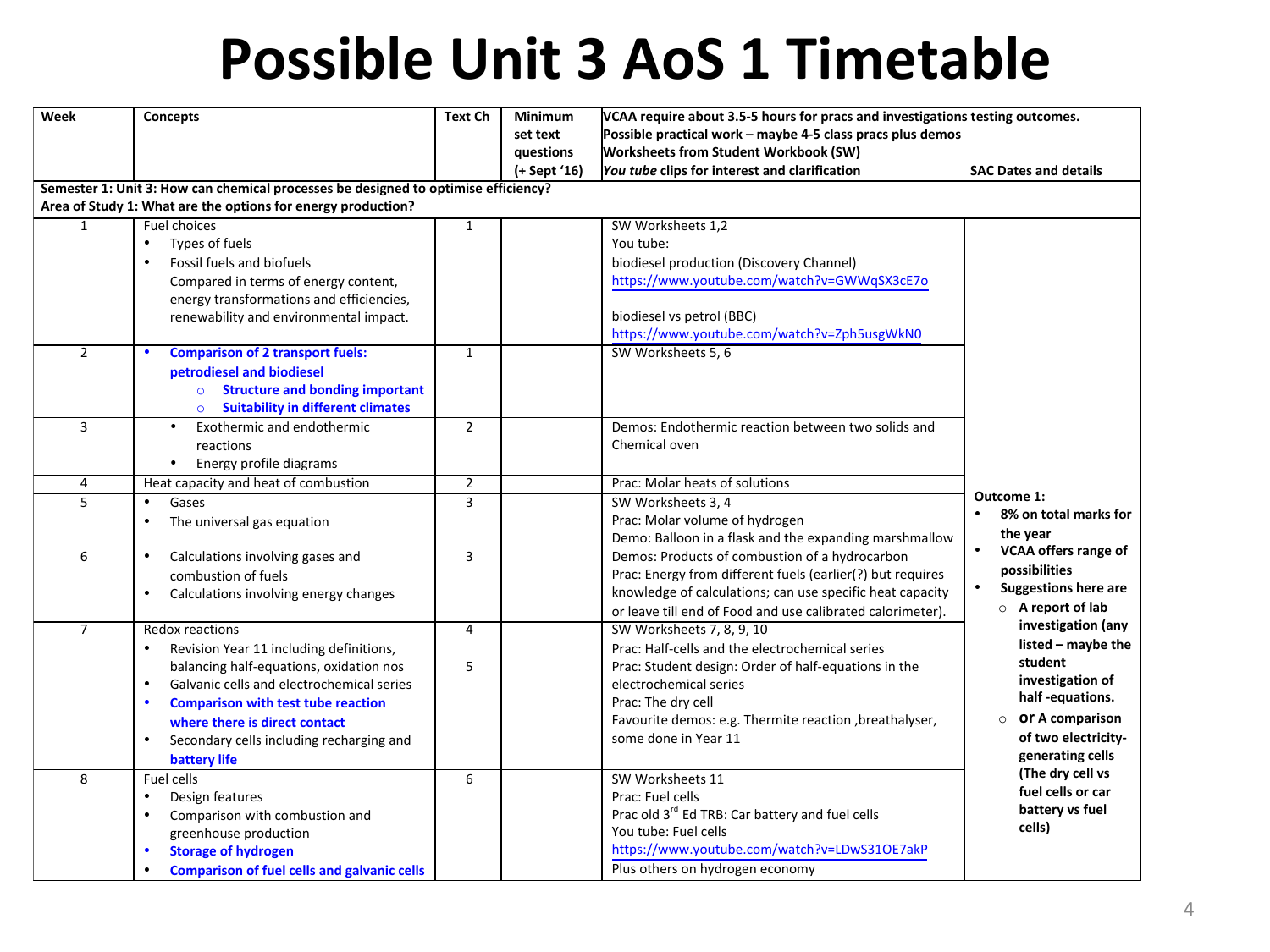#### **Possible Unit 3 AoS 2 Timetable**

| Area of Study 2: How can the yield of a chemical product be optimised? |                                                       |                |                                                            |                                       |
|------------------------------------------------------------------------|-------------------------------------------------------|----------------|------------------------------------------------------------|---------------------------------------|
| 9                                                                      | Rates of chemical reactions                           | $\overline{7}$ | SW Worksheets 14, 15                                       |                                       |
|                                                                        | Rates of reaction                                     |                | Prac: Measuring the rate of reaction                       |                                       |
|                                                                        | Collision theory                                      |                | Prac: Factors affecting the rate of reaction               |                                       |
|                                                                        | Catalysts                                             |                | Demo: Foam column + other favourites                       |                                       |
|                                                                        |                                                       |                | e.g. exploding can, catalytic oxidation of NH <sub>3</sub> |                                       |
|                                                                        |                                                       |                | Term 1 holidays - adjust timetable as needed               |                                       |
| 10                                                                     | Equilibrium                                           | 8              | SW Worksheets 16, 18, 19                                   |                                       |
|                                                                        | Dynamic equilibrium<br>$\bullet$                      |                | Prac: Discovering the equilibrium law                      |                                       |
|                                                                        | The equilibrium law - homogeneous                     |                | Prac: Effect of concentration changes on                   |                                       |
|                                                                        | systems only                                          |                | equilibrium yields                                         |                                       |
|                                                                        | Calculations involving equilibrium constants          |                | Demo: Effect of changes in volume on equilibrium           |                                       |
|                                                                        | $K_c$ no acid-base equilibrium or $K_a$ ; pH in       |                | vields                                                     |                                       |
|                                                                        | Y11                                                   |                |                                                            |                                       |
| 11                                                                     | Le Chatelier's Principle                              | 8              | SW Worksheets 17                                           |                                       |
|                                                                        | Factors favouring yield<br>$\bullet$                  |                | Prac: Effect of temperature on equilibrium yields          |                                       |
|                                                                        | Conc-time graphs as a means of<br>$\bullet$           |                | You tube: Carbon monoxide poisoning                        | Outcome 2:                            |
|                                                                        | representation                                        |                | https://www.youtube.com/watch?v=wKlrbq2pWvw                | 8% on total marks                     |
|                                                                        | Competing equilibrium including CO/O <sub>2</sub>     |                |                                                            | for the year                          |
| 12                                                                     | Electrolysis                                          | 9              | SW Worksheets 20, 21                                       | <b>VCAA offers range</b><br>$\bullet$ |
|                                                                        | Electrolytic cells<br>$\bullet$                       |                | Demo: Electrolysis                                         | of possibilities                      |
|                                                                        | Use of electrochemical series to predict<br>$\bullet$ |                | Prac: Electrolysis of aqueous solutions                    | <b>Suggestions here</b><br>$\bullet$  |
|                                                                        | electrode reactions                                   |                | Demo: Tin crystals by electrolysis                         | are                                   |
|                                                                        | Commercial electrolytic cells general                 |                |                                                            | <b>Annotations of</b><br>$\Omega$     |
|                                                                        | operating principles - molten and aqueous             |                |                                                            | at least 2                            |
|                                                                        | electrolytes using different electrodes               |                |                                                            | practical<br>activities e.g.          |
|                                                                        | Comparison with galvanic cells<br>$\bullet$           |                |                                                            | rate or                               |
| 13                                                                     | Faraday's Laws                                        | 9              | SW Worksheets 22, 23                                       | equilibrium                           |
|                                                                        | Laws<br>$\bullet$                                     |                | Prac: Faraday's first law of electrolysis                  | <b>OR Response to</b>                 |
|                                                                        | Combination with stoichiometry to                     |                | Prac: Determination of Faraday's constant and              | a set of                              |
|                                                                        | determine current, time, amount of                    |                | Avogadro's number                                          | structured                            |
|                                                                        | products at electrodes.                               |                | Exercise: Determining Faraday's first law using            | questions (test)                      |
|                                                                        |                                                       |                | second-hand data                                           |                                       |
|                                                                        |                                                       |                | Prac: Optimum conditions for electroplating                |                                       |
| 14                                                                     | Revision/Catch up                                     |                |                                                            |                                       |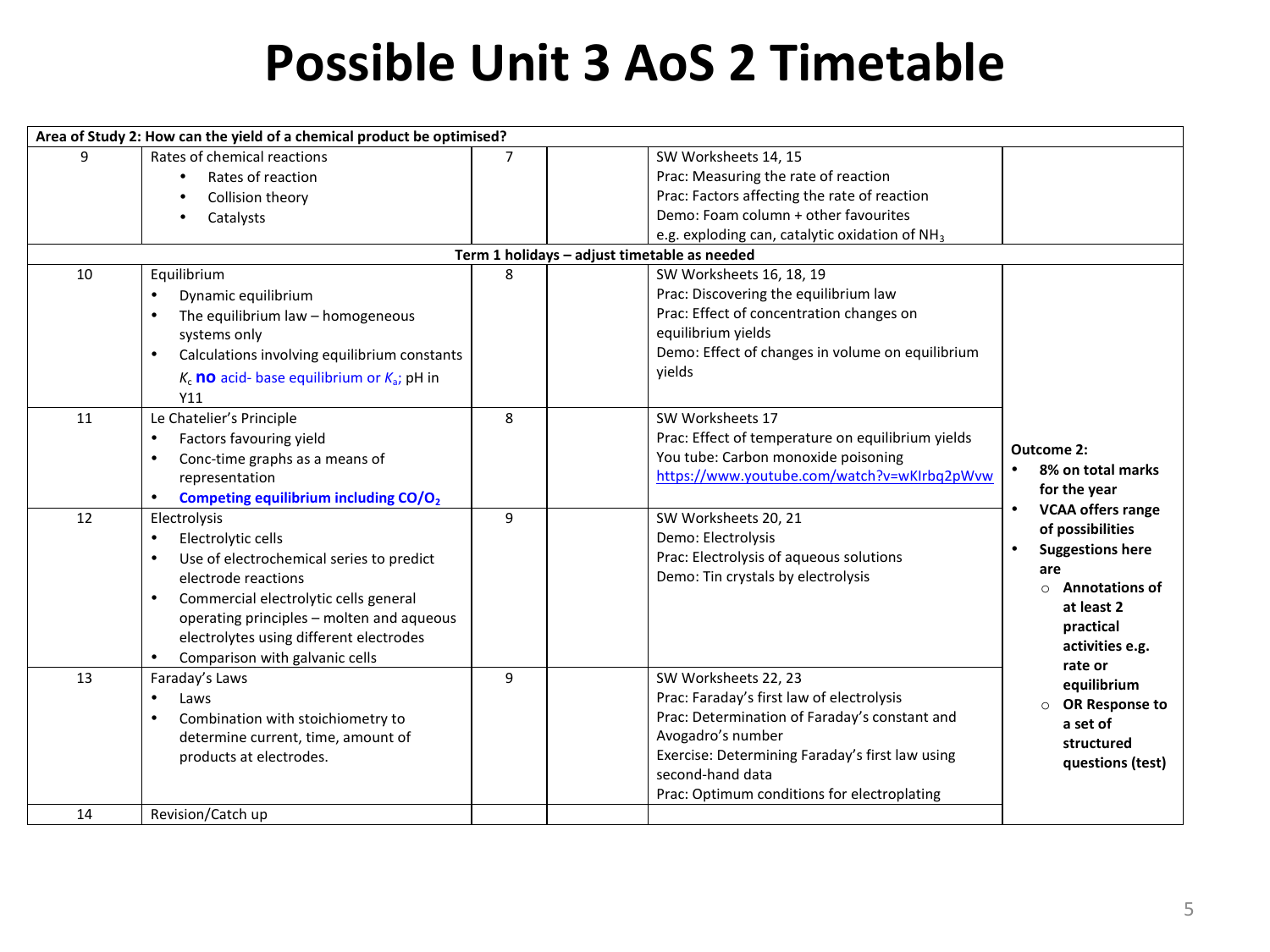## **Thoughts about teaching Unit 3**

- This timetable allows for disruptions; a gentle introduction (slight) rearrangement of the SD).
- More pracs provided than needed provides you with choices. Some, plus others in the  $4<sup>th</sup>$  Ed TRAB or  $3<sup>rd</sup>$  Ed TRB, could be used as basis for SACs.
- Column called *Minimum set questions ...* once Heinemann text is available in September, this column will be updated by adding suggested text book questions.
- Mostly **energy, rates and equilibrium** from the present course. Added extras increase the interest e.g. comparison of petrodiesel and biodiesel.
- **Gases** this is the only time gases are taught. Only the universal gas equation is required; gases are taught here as most products of the combustion of fuels are gaseous. Little time to do the Gas Laws first, but maybe a practical exercise would develop all that is required to give the background.
- **Endothermic reactions and energy profile diagrams** suggest this is taught with exothermic (although SD puts it in AoS 2 with Rates).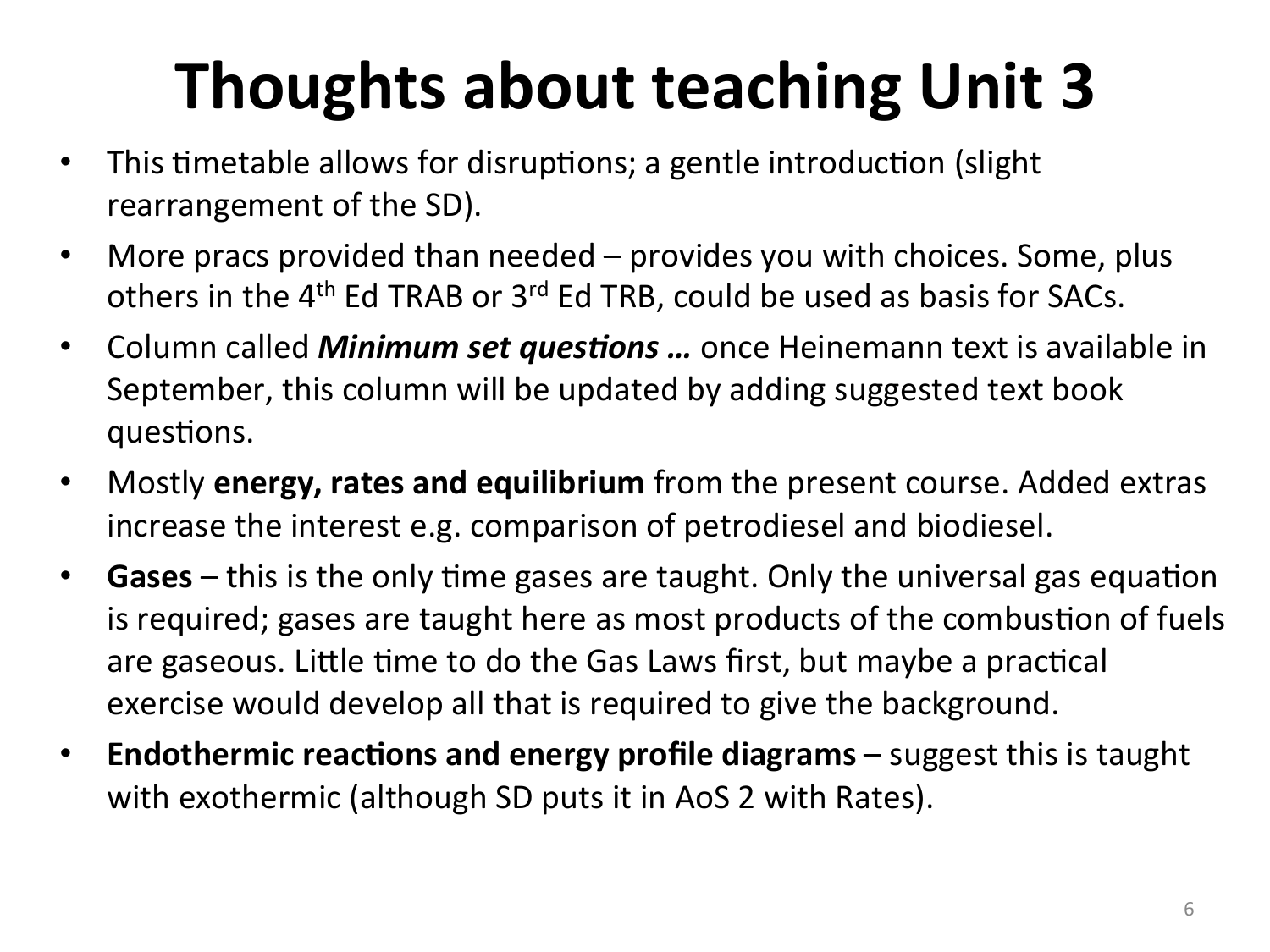# **Thoughts about teaching Unit 3**

- **Heat capacity** introduced here and calorimetry taught as the last topic in Unit 4. Could stay with VCAA order as calorimetry will interrupt discussions at this stage, or doing it here means less connected with food which makes appropriate pracs easier.
- Stoichiometry calculations are included here, students have done this topic in Year 11 and, as we have always done, really emphasise the mole, stoichiometry and limiting reactants in Year 11.
- **Redox reactions** emphasise this well in Year 11 and jump almost straight into Galvanic cells. Consider teaching balancing complex half-equations and oxidation numbers in  $Y$  11.
- **Galvanic cells** Normal treatment of 1<sup>o</sup>, 2<sup>o</sup> and fuel cells, distinguishing between batteries and fuel cells. Suggest teach  $2^{\circ}$  cells here rather than after electrolysis as in SD. Hydrogen storage  $-$  dig out your old CATs knowledge and update!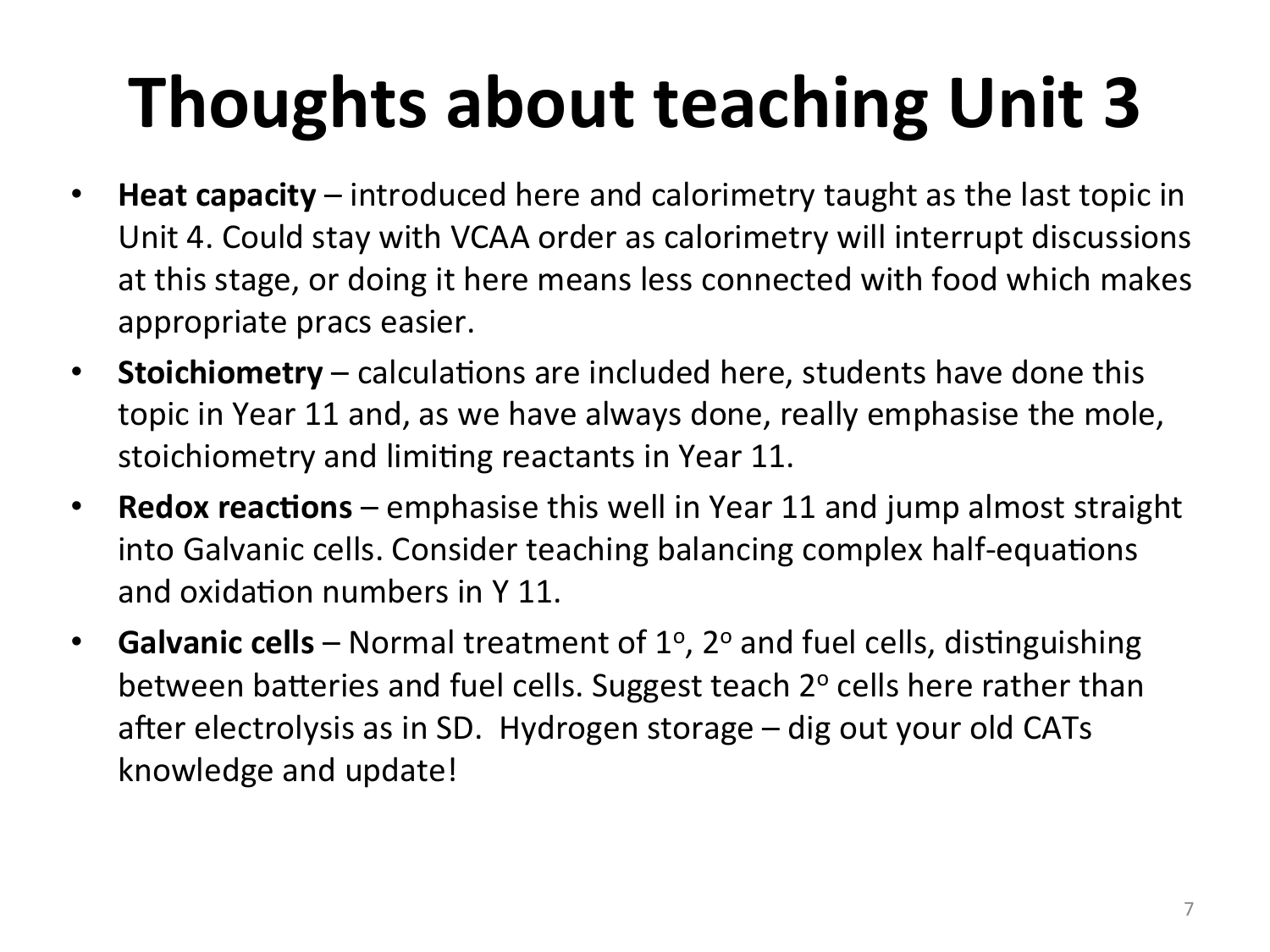## Unit 3 Assessment 16%

• Outcome 1: 8%

• Outcome 2: 8%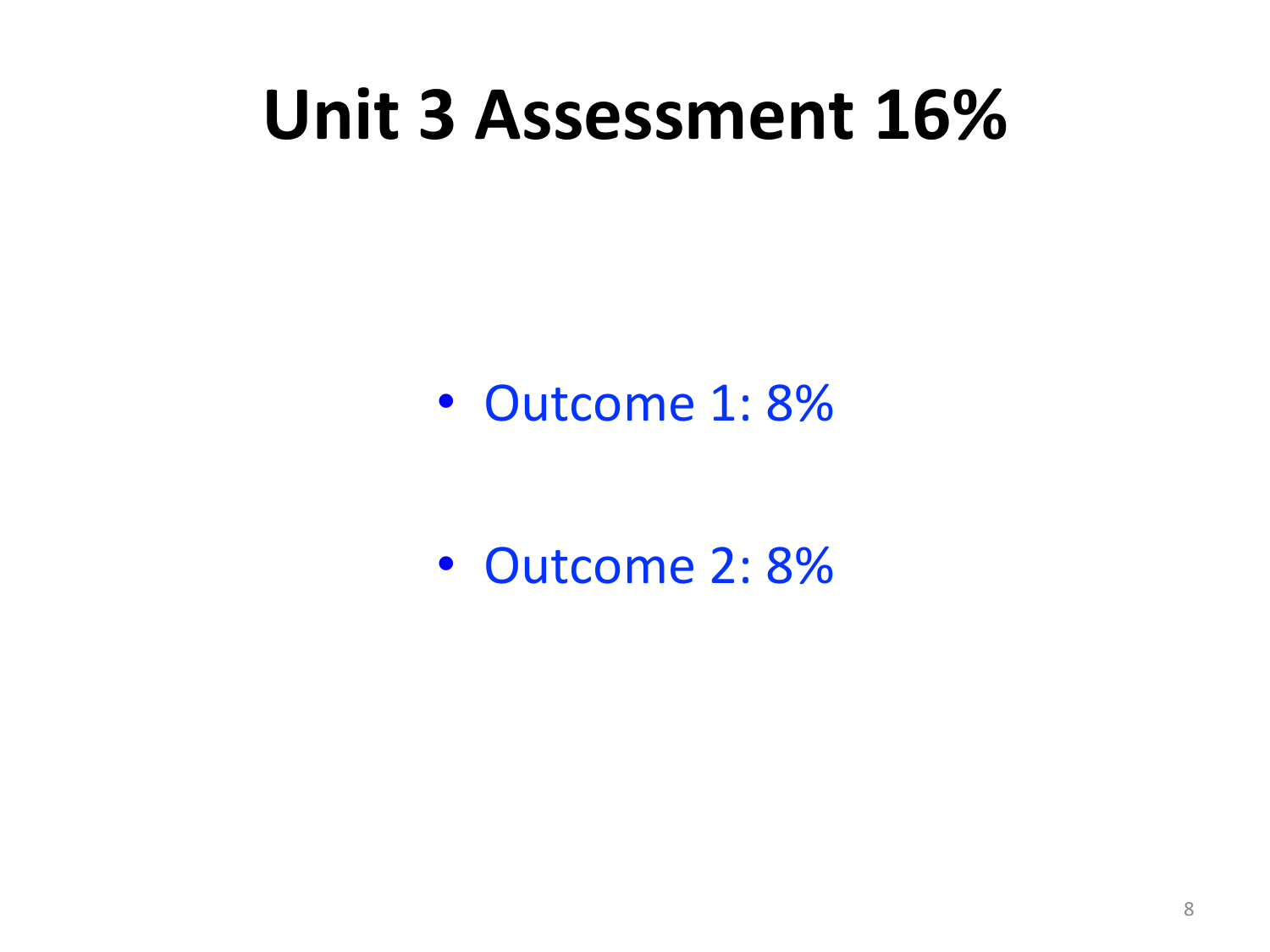## Unit 4: How are organic compounds categorized, analysed and used?

### **Area of Study 1**

### **How can the diversity of carbon compounds be explained and categorised?**

#### **Outcome 1**

Compare the general structures and reactions of the major organic families of compounds; deduce structures of organic compounds using instrumental analysis data and design reaction pathways for the synthesis of organic molecules.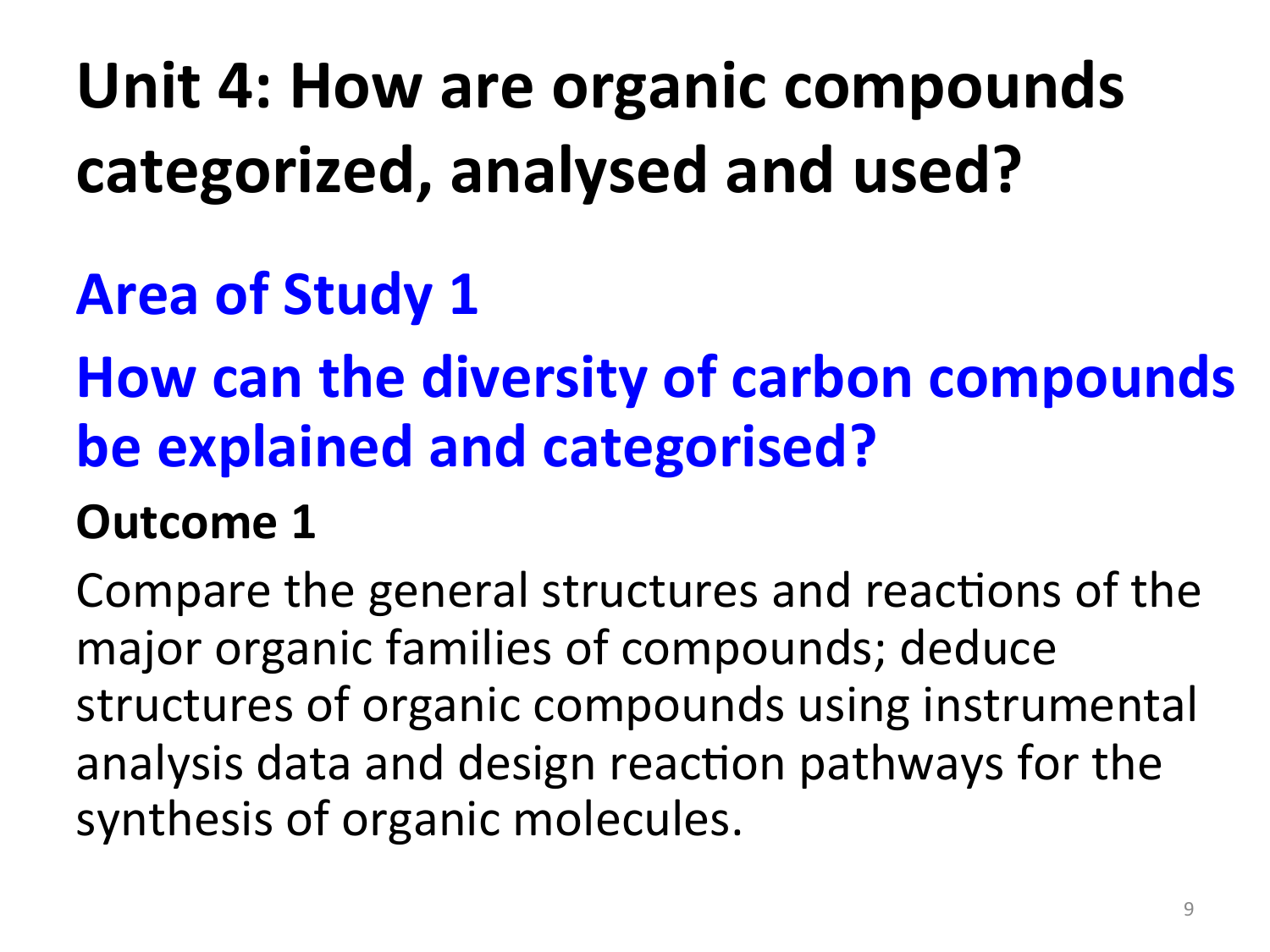Unit 4: How are organic compounds categorized, analysed and used? **Area of Study 2 What is the chemistry of food?** 

#### **Outcome 2**

Distinguish between the chemical structures of key food molecules, analyse the chemical reactions involved in the metabolism of the major components of food including the role of enzymes, and calculate the energy content of food using calorimetry.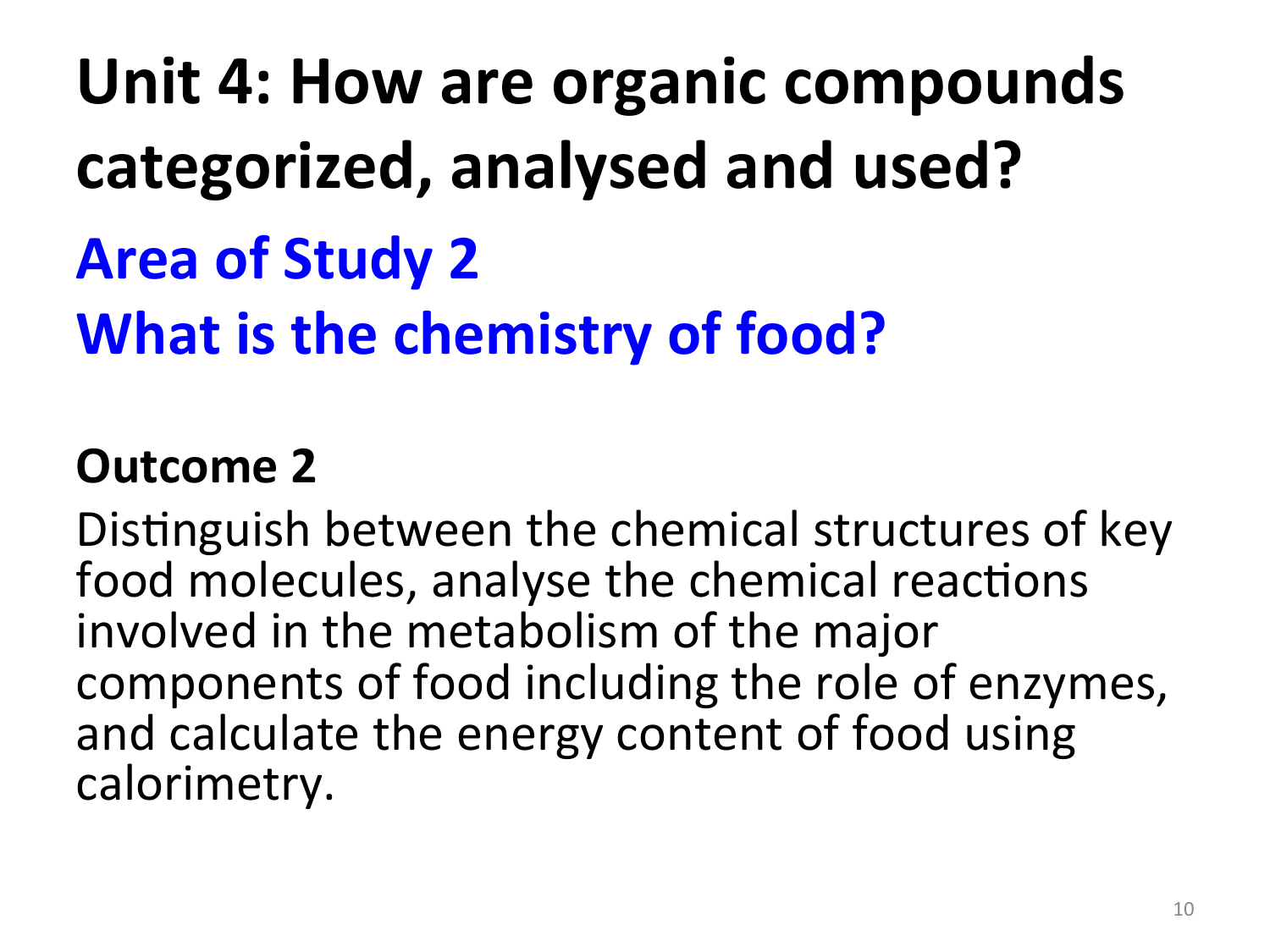### **Possible Unit 4 AoS 1 Timetable**

| Week           | Concepts                                               | <b>Text</b> | <b>Minimum set</b> | VCAA require about 3.5-5 hours for pracs and investigations testing outcomes.            |                              |  |  |
|----------------|--------------------------------------------------------|-------------|--------------------|------------------------------------------------------------------------------------------|------------------------------|--|--|
|                |                                                        | Ch          | text questions     | Possible practical work - maybe 4-5 class pracs plus demos                               |                              |  |  |
|                |                                                        |             | (+ Sept '16)       | <b>Worksheets from Student Workbook (SW)</b>                                             |                              |  |  |
|                |                                                        |             |                    | You tube clips for interest and clarification                                            | <b>SAC Dates and details</b> |  |  |
|                |                                                        |             |                    | Semester 2: Unit 4: How are organic compounds categorised, analysed and used?            |                              |  |  |
|                |                                                        |             |                    | Area of Study 1: How can the diversity of carbon compounds be explained and categorised? |                              |  |  |
| Semester       | Structure and nomenclature of organic                  | 10          |                    | SW worksheets 24, 25, 26,                                                                |                              |  |  |
| $\mathbf{1}$   | compounds (Revision Y11 - except                       |             |                    | Demo: Model building of enantiomers and cis-trans geometric isomers                      |                              |  |  |
| Week 16        | stereoisomers)                                         |             |                    |                                                                                          |                              |  |  |
| Semester       | Carbon compounds and structural<br>$\bullet$           |             |                    |                                                                                          |                              |  |  |
| $\overline{2}$ | isomers                                                |             |                    |                                                                                          |                              |  |  |
| Week 1         | <b>Stereoisomers: optical isomers and</b><br>$\bullet$ |             |                    |                                                                                          |                              |  |  |
|                | geometric isomers                                      |             |                    |                                                                                          |                              |  |  |
|                | Types of hydrocarbons: alkanes (including<br>$\bullet$ |             |                    |                                                                                          |                              |  |  |
|                | cyclohexane), alkenes, alkynes, benzene                |             |                    |                                                                                          |                              |  |  |
| Semester       | Functional groups: structures and naming               | 10          |                    | SW Worksheets 27                                                                         |                              |  |  |
| $\mathbf{1}$   | (Revision Y11):                                        |             |                    | Prac: Modelling functional groups and organic reactions                                  |                              |  |  |
| Week 17        | Alkanes (including cycloalkanes)                       |             |                    | You tube:                                                                                |                              |  |  |
| Semester       | Alkenes, alkynes, benzene                              |             |                    | Silver mirror test for aldehydes: RSC                                                    |                              |  |  |
| $\overline{2}$ | haloalkanes,<br>$\bullet$                              |             |                    | http://www.rsc.org/Education/EiC/issues/2007Jan/ExhibitionChemistry.asp                  |                              |  |  |
| Week 2         | $\bullet$<br>primary amines                            |             |                    | Video                                                                                    |                              |  |  |
|                | primary amides (no naming)<br>$\bullet$                |             |                    | https://www.youtube.com/watch?v=y-4qqcCxD6g                                              |                              |  |  |
|                | alcohols (primary, secondary, tertiary)<br>$\bullet$   |             |                    |                                                                                          |                              |  |  |
|                | aldehydes, ketones,                                    |             |                    |                                                                                          |                              |  |  |
|                | carboxylic acids and                                   |             |                    |                                                                                          |                              |  |  |
|                | non-branched esters                                    |             |                    |                                                                                          |                              |  |  |
|                | (Note: Naming limited up to C8: noncyclic              |             |                    |                                                                                          |                              |  |  |
|                | hydrocarbons, haloalkanes, 1° amines,                  |             |                    |                                                                                          |                              |  |  |
|                | alcohols (1°, 2°, 3°), carboxylic acids and non-       |             |                    |                                                                                          |                              |  |  |
|                | branched esters. Up to 2 functional groups)            |             |                    |                                                                                          |                              |  |  |
|                | Term 2 holidays - adjust timetable as needed           |             |                    |                                                                                          |                              |  |  |
| Semester       | Properties of organic compounds                        | 11          |                    | SW Worksheets 28, 29                                                                     |                              |  |  |
| $\mathbf{1}$   | Physical properties<br>$\bullet$                       |             |                    | Prac: Reactions and properties of some organic compounds                                 |                              |  |  |
| Week 18        | trends of properties including boiling                 |             |                    | You tube: Flashpoint testing (dangerous!)                                                |                              |  |  |
| Semester       | point, viscosity and flashpoint with                   |             |                    | https://www.youtube.com/watch?v=w_nVhkvPEpI                                              |                              |  |  |
| 2              | reference to structure and bonding                     |             |                    |                                                                                          |                              |  |  |
| Week 3         | Reactions of alkenes, haloalkanes and alcohols         |             |                    |                                                                                          |                              |  |  |
|                | oxidation of 1° and 2° alcohols                        |             |                    |                                                                                          |                              |  |  |
|                | substitution reactions of haloalkanes                  |             |                    |                                                                                          |                              |  |  |
|                | addition reactions of alkenes                          |             |                    |                                                                                          |                              |  |  |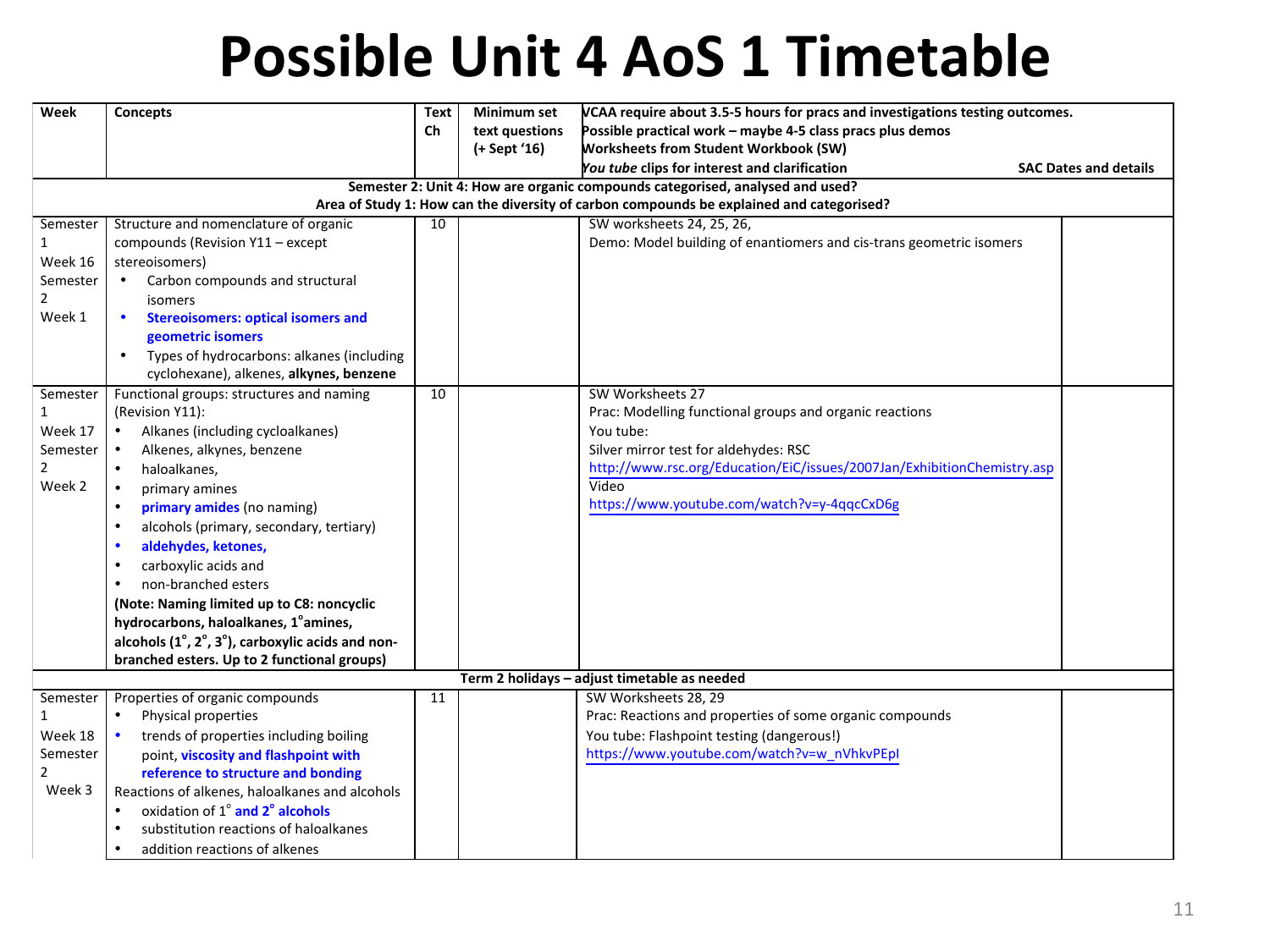#### **Possible Unit 4 AoS 1 Timetable**

| 4              | hydrolysis of esters<br>$\bullet$<br>condensation reaction between<br>carboxylic acid and amine to form amide<br>condensation reaction between carboxylic<br>acid and alcohol to form ester<br>Organic pathways: the pathways used to<br>synthesise primary haloalkanes, primary<br>alcohols, primary amines, carboxylic acids<br>and esters<br><b>Calculations of atom economy and</b><br>percentage yield of single-step or overall<br>pathway reactions. | 11 | Prac: Oxidation of alcohols<br>Demo: Making a condensation polymer to form the<br>amide nylon<br>Prac: Preparing artificial fragrances and flavours<br>(could be done in Year 11 as well)                                                                                            | Outcome 1:<br>$\bullet$<br>8% on total marks<br>for the year<br>$\bullet$<br><b>VCAA offers range</b><br>of possibilities<br><b>Suggestions here</b><br>are |
|----------------|-------------------------------------------------------------------------------------------------------------------------------------------------------------------------------------------------------------------------------------------------------------------------------------------------------------------------------------------------------------------------------------------------------------------------------------------------------------|----|--------------------------------------------------------------------------------------------------------------------------------------------------------------------------------------------------------------------------------------------------------------------------------------|-------------------------------------------------------------------------------------------------------------------------------------------------------------|
| 5              | Spectroscopy<br>The electromagnetic spectrum<br>IR Spectroscopy<br>NMR spectroscopy - introduction<br>Carbon 13 NMR                                                                                                                                                                                                                                                                                                                                         | 12 | CEA Chemical detectives app<br>Exercise: Data analysis of organic compounds by IR<br>SW worksheets 30, 31<br>You tube: IR (RSC)<br>https://www.youtube.com/watch?v=DDTIJgIh86E<br>H-NMR (RSC)<br>https://www.youtube.com/watch?v=uNM801B9Y84                                         | <b>Annotations of</b><br>$\circ$<br>at least two<br>practical<br>activities from<br>a practical<br>logbook (could<br>use modelling                          |
| 6              | Spectroscopy<br>Proton NMR<br>Mass spectroscopy<br>Combined techniques                                                                                                                                                                                                                                                                                                                                                                                      | 12 | Exercise: Interpretation of NMR spectra of a<br>number of organic compounds - data analysis<br>Exercise: Interpretation of a number of mass<br>spectra of organic compounds - data analysis<br>SW worksheets 32<br>You tube: MS (RSC)<br>https://www.youtube.com/watch?v=J-wao000_qM | and reactions;<br>different food<br>pracs)<br><b>OR Response</b><br>$\circ$<br>to a set of<br>structural<br>questions (test)                                |
| $\overline{7}$ | Chromatography (all revision Y11)<br>Principles revision<br><b>HPLC</b> revision<br>$\bullet$<br>Volumetric analysis<br>Principles of volumetric analysis (Revision<br>Y11)                                                                                                                                                                                                                                                                                 | 13 | SW Worksheets 33<br>Prac: Chromatography of a vegetable extract<br>You tube: HPLC (RSC)<br>https://www.youtube.com/watch?v=kz_egMtdnL4                                                                                                                                               |                                                                                                                                                             |
| 8              | Acid base titrations (Revision Y11)<br>$\bullet$<br><b>Redox titrations</b>                                                                                                                                                                                                                                                                                                                                                                                 | 14 | SW Worksheets 34<br>Prac: Analysis of aspirin tablets<br>Prac: Analysis of ascorbic acid in vitamin C tablets<br>Prac: Determination of the ethanoic acid<br>concentration of vinegar                                                                                                |                                                                                                                                                             |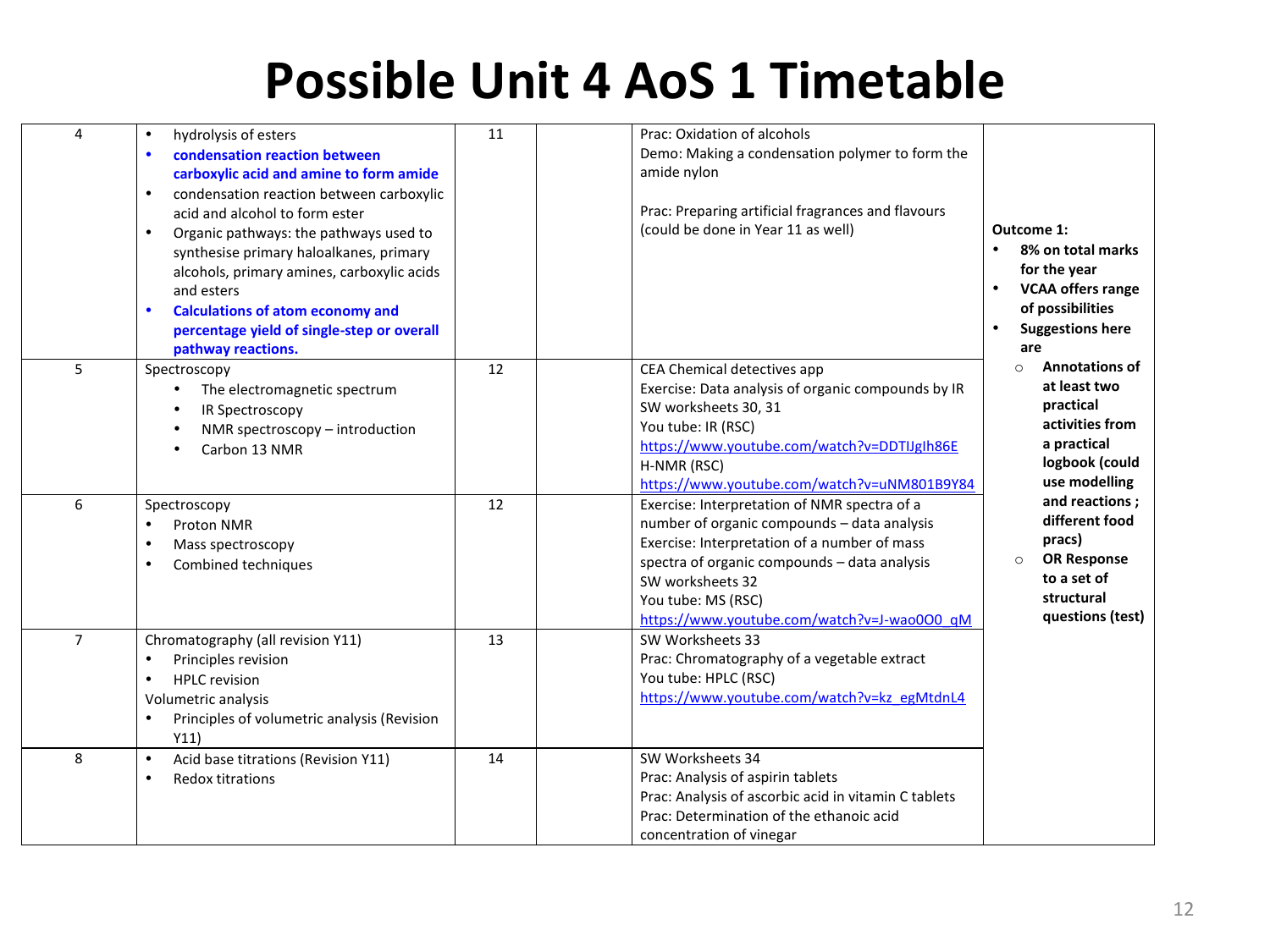#### **Possible Unit 4 AoS 2 Timetable**

|    | Semester 2: Unit 4: How are organic compounds categorised, analysed and used?                                                                                                                                                                                                                                                                                                                                                                  |    |                                                                                                                                                                                                                                                                                                                                                                                                                      |                                                                                                                                                                                                               |
|----|------------------------------------------------------------------------------------------------------------------------------------------------------------------------------------------------------------------------------------------------------------------------------------------------------------------------------------------------------------------------------------------------------------------------------------------------|----|----------------------------------------------------------------------------------------------------------------------------------------------------------------------------------------------------------------------------------------------------------------------------------------------------------------------------------------------------------------------------------------------------------------------|---------------------------------------------------------------------------------------------------------------------------------------------------------------------------------------------------------------|
|    | Area of Study 2: What is the chemistry of food?                                                                                                                                                                                                                                                                                                                                                                                                |    |                                                                                                                                                                                                                                                                                                                                                                                                                      |                                                                                                                                                                                                               |
| 9  | Food molecules<br>Proteins: formation, structure, essential<br>amino acids<br>Carbohydrates: formation, structure,<br>$\bullet$<br>storage of excess as glycogen, comparison<br>of glucose, fructose, sucrose and<br>aspartame<br>Fats and oils: formation, structure,<br>differences between sat and unsat fatty<br>acids, essential, omega labelling<br>Vitamins: essential, Vitamin C and D                                                 | 15 | SW Worksheets 35, 36, 37, 38, 39<br>Prac: Modelling proteins, fats and fatty acids and<br>carbohydrates<br>Prac: Testing for proteins<br>Prac: Breaking down the starch polymer<br>Prac: Reactions of carbohydrates<br>Prac: Tests for fatty acids and glycerol<br>Prac: Measuring Vit C in foods<br>Demo: Detection of unsaturated fats<br>You tube: Fatty acids<br>https://www.youtube.com/watch?v=UnZadq2kB0g     | Outcome 2:<br>$\bullet$<br>8% on total marks<br>for the year<br>$\bullet$<br><b>VCAA offers range</b><br>of possibilities<br><b>Suggestions here</b><br>are<br>A report of<br>$\circ$<br>lab<br>investigation |
| 10 | Metabolism of food<br>Metabolism of food<br>$\bullet$<br>Enzymes: models, acid base<br>properties, enzyme activity,<br>difference between denaturation and<br>hydrolysis<br>Carbohydrates: digestion starch<br>compared to cellulose, lactose<br>intolerance, GI ranking, hydrolysis of<br>starches (amylose and amylopectin)<br>Fats and oils: hydrolysis, oxidative<br>rancidity, antioxidants<br><b>Co-enzymes: action during catalysis</b> | 16 | SW Worksheets 41, 42, 43<br>Prac: Action of enzymes<br>You tube:<br>GI index (simple overview)<br>https://www.youtube.com/watch?v=F1YDR2S7SPU<br>Oxidative rancidity (includes ideas for prac<br>investigation)<br>https://www.youtube.com/watch?v=1jhMw7Y9DI0<br>Oxidative rancidity reactions (complex)<br>https://www.youtube.com/watch?v=3REr9hDZ2b4<br>Coenzymes<br>https://www.youtube.com/watch?v=flFtSU8E9zw | (any listed)                                                                                                                                                                                                  |
| 11 | The energy content of food<br><b>Comparison of energy content of</b><br>proteins, carbohydrates and fats/oils<br>Glucose as primary energy source and<br>$\bullet$<br>cellular respiration<br>Calorimetry: solution and bomb,<br>$\bullet$<br>calibration, analysis of temperature-time<br>graphs from solution calorimetry                                                                                                                    | 17 | SW Worksheets 40, 44<br>Prac: Calibration of a calorimeter<br>Prac: Heat of solution of the dissolution of<br>potassium nitrate<br>Prac: Energy content of a biscuit/peanut SW<br>Worksheets<br>This following period for the Practical Investigation is moveable. Needs 7-10 hours so 2-3 weeks.                                                                                                                    |                                                                                                                                                                                                               |
| 12 |                                                                                                                                                                                                                                                                                                                                                                                                                                                |    |                                                                                                                                                                                                                                                                                                                                                                                                                      |                                                                                                                                                                                                               |
| 13 |                                                                                                                                                                                                                                                                                                                                                                                                                                                |    |                                                                                                                                                                                                                                                                                                                                                                                                                      |                                                                                                                                                                                                               |
| 14 |                                                                                                                                                                                                                                                                                                                                                                                                                                                |    |                                                                                                                                                                                                                                                                                                                                                                                                                      |                                                                                                                                                                                                               |
|    |                                                                                                                                                                                                                                                                                                                                                                                                                                                |    | Term 3 holidays - move as needed - may contain Trial exams in some schools                                                                                                                                                                                                                                                                                                                                           |                                                                                                                                                                                                               |
| 15 | Revision                                                                                                                                                                                                                                                                                                                                                                                                                                       |    |                                                                                                                                                                                                                                                                                                                                                                                                                      |                                                                                                                                                                                                               |
| 16 | Revision                                                                                                                                                                                                                                                                                                                                                                                                                                       |    |                                                                                                                                                                                                                                                                                                                                                                                                                      | <b>Trial exam</b>                                                                                                                                                                                             |
| 17 | Revision – leaving school - a messy week!                                                                                                                                                                                                                                                                                                                                                                                                      |    |                                                                                                                                                                                                                                                                                                                                                                                                                      |                                                                                                                                                                                                               |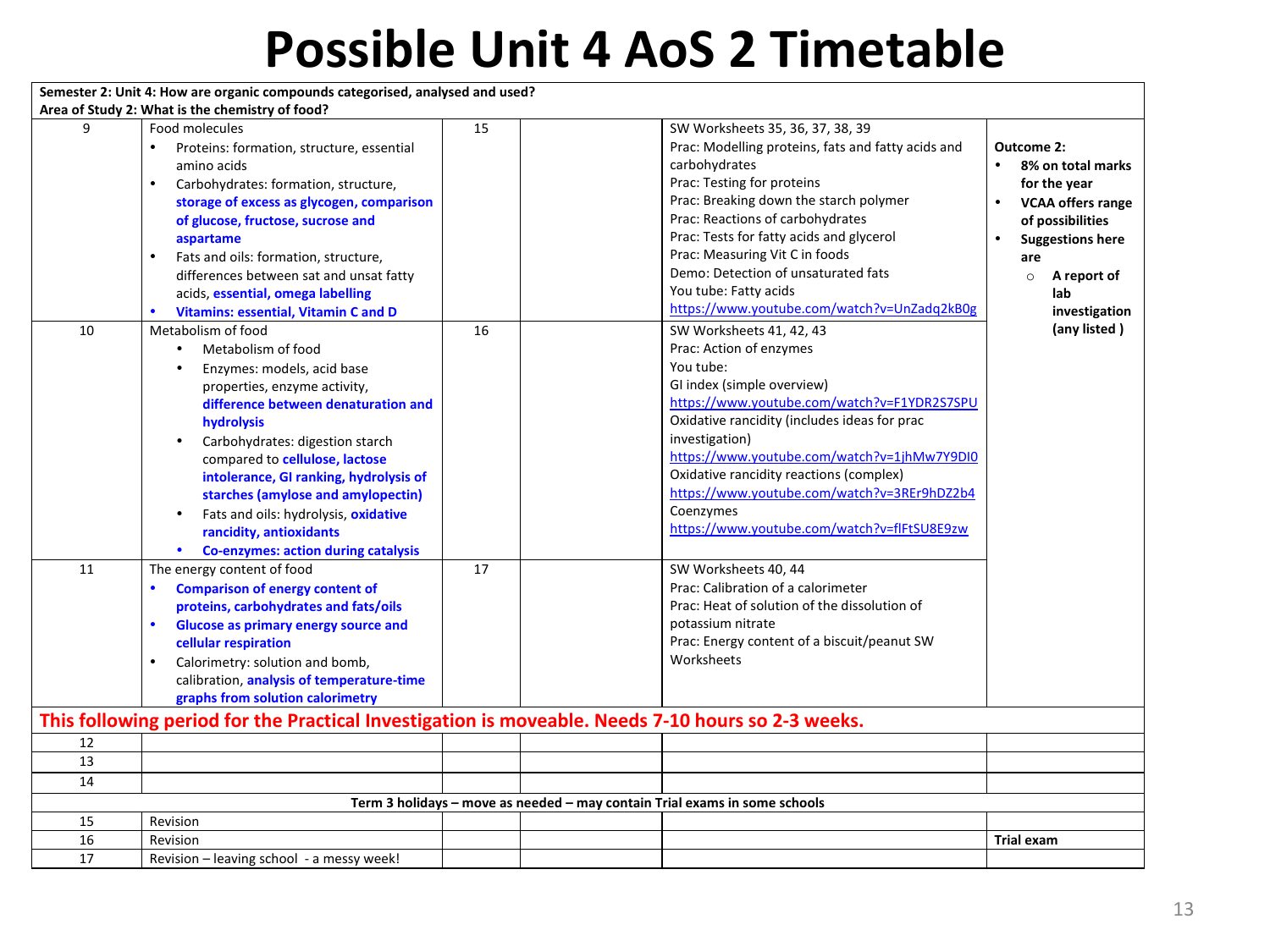### **Thoughts about AoS 1 Unit 4**

- Modelling isomers and functional groups. Teach as much about structure, structural isomers and naming of organic compounds in Year  $11$  – leave stereoisomers to Year 12; make models of optical isomers to see they are not superimposible.
- **Geometric isomers**: *cis* and *trans* these are only meant to be simple; this is not the IUPAC way of distinguishing geometric isomers about a C=C double bond but it is commonly used for simple molecules.
- Remember to include **aldehydes and ketones** this year.
- **Bonding is revised** and needs to be emphasied in Year 11 so that properties of organic compounds are understood including viscosity.
- **Oxidation of alcohols**: important students understand the differences between  $1^{\circ}$ ,  $2^{\circ}$  and  $3^{\circ}$  alcohols.
- **Formation of an amide** no naming needed just the reaction
- Atom economy and percentage yield (multi-step calculation as well). This links to Green Chemistry so could make reference in Year 11.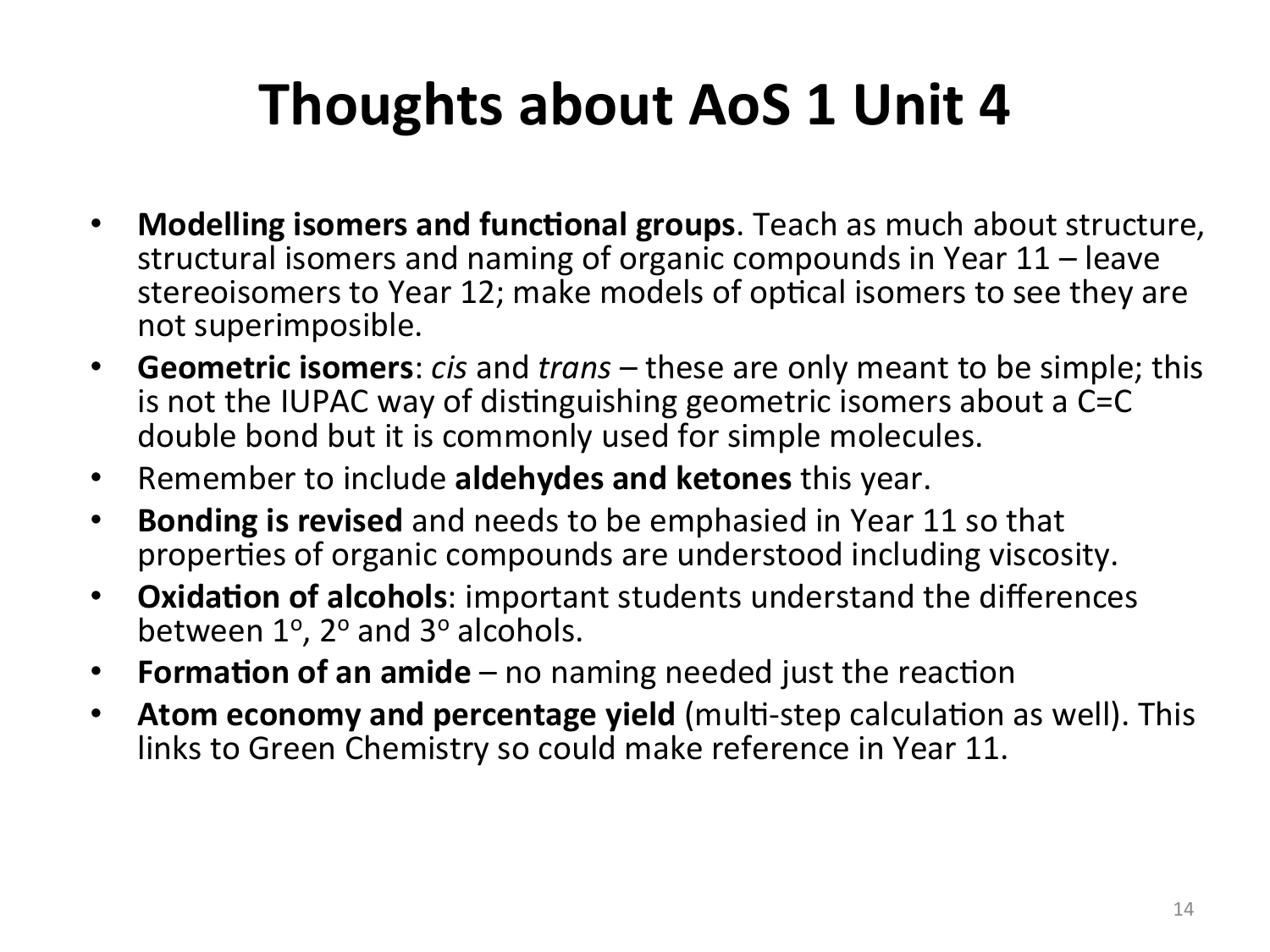### **Thoughts about AoS 2 Unit 4**

- Plenty of **new material** interesting and not really difficult conceptually relates to life; some of us have seen parts in years gone by!
- **Bonding and structure** used to explain differences: sugars, vitamins, amylose and amylopectin
- **Oxidative rancidity** some uncertainty about the level of complexity needed. The VCAA has indicated equations for radical reactions are not needed. Something like:
	- $-$  Oxygen produces free radicals that are very reactive
	- $-$  Antioxidants, e.g Vitamin C slows the rate of oxidation by providing H atoms
- **Co-enzymes**: could be very difficult but probably not required. A diagram might be helpful -



• **Energy**: importance of glucose and cellular respiration; finish with calorimetry including temp-time graphs.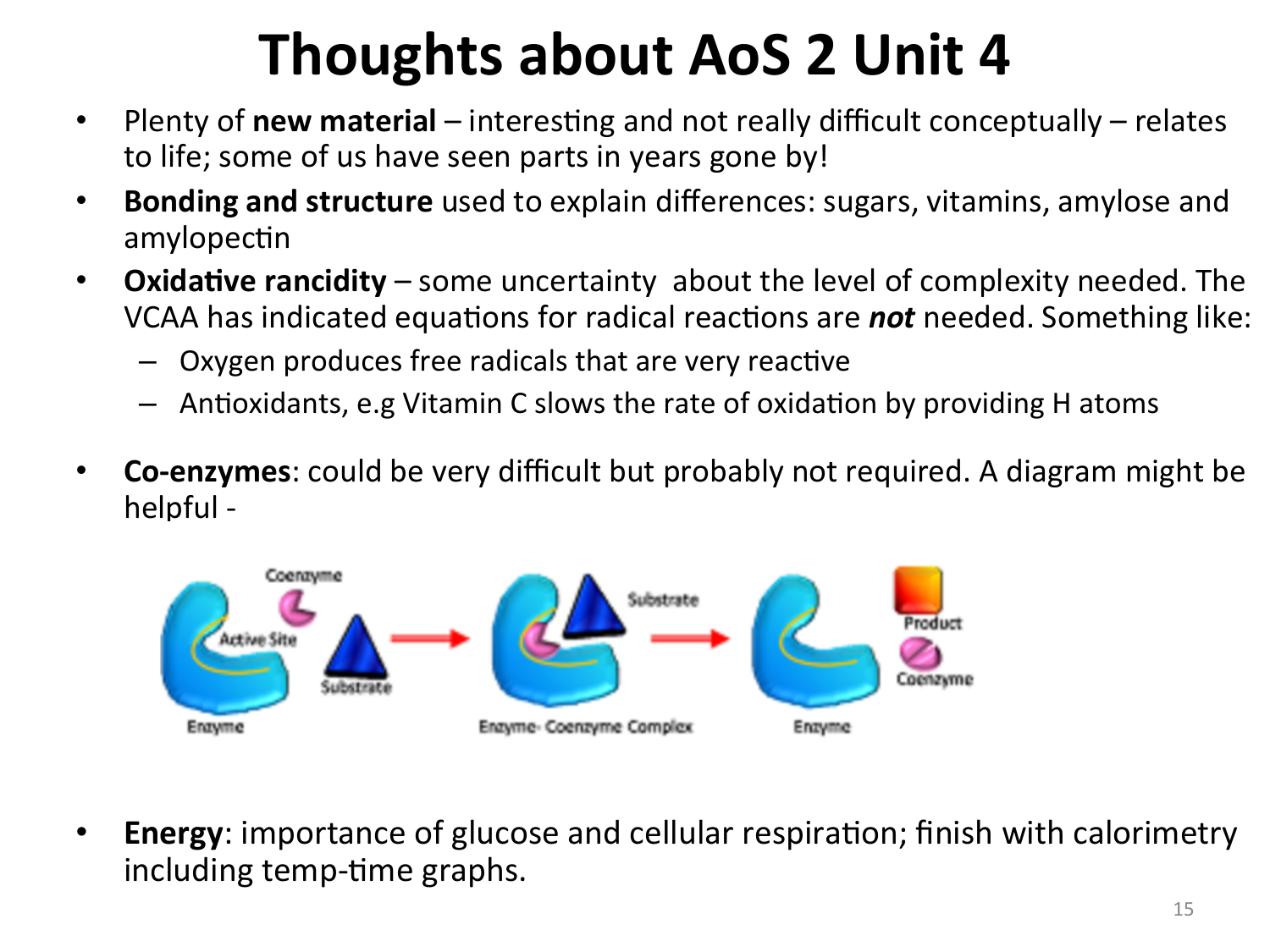## Unit 4 Assessment 24%

• Outcome 1: 8%

• Outcome 2: 8%

• Outcome 3: 8% Present as digital scientific poster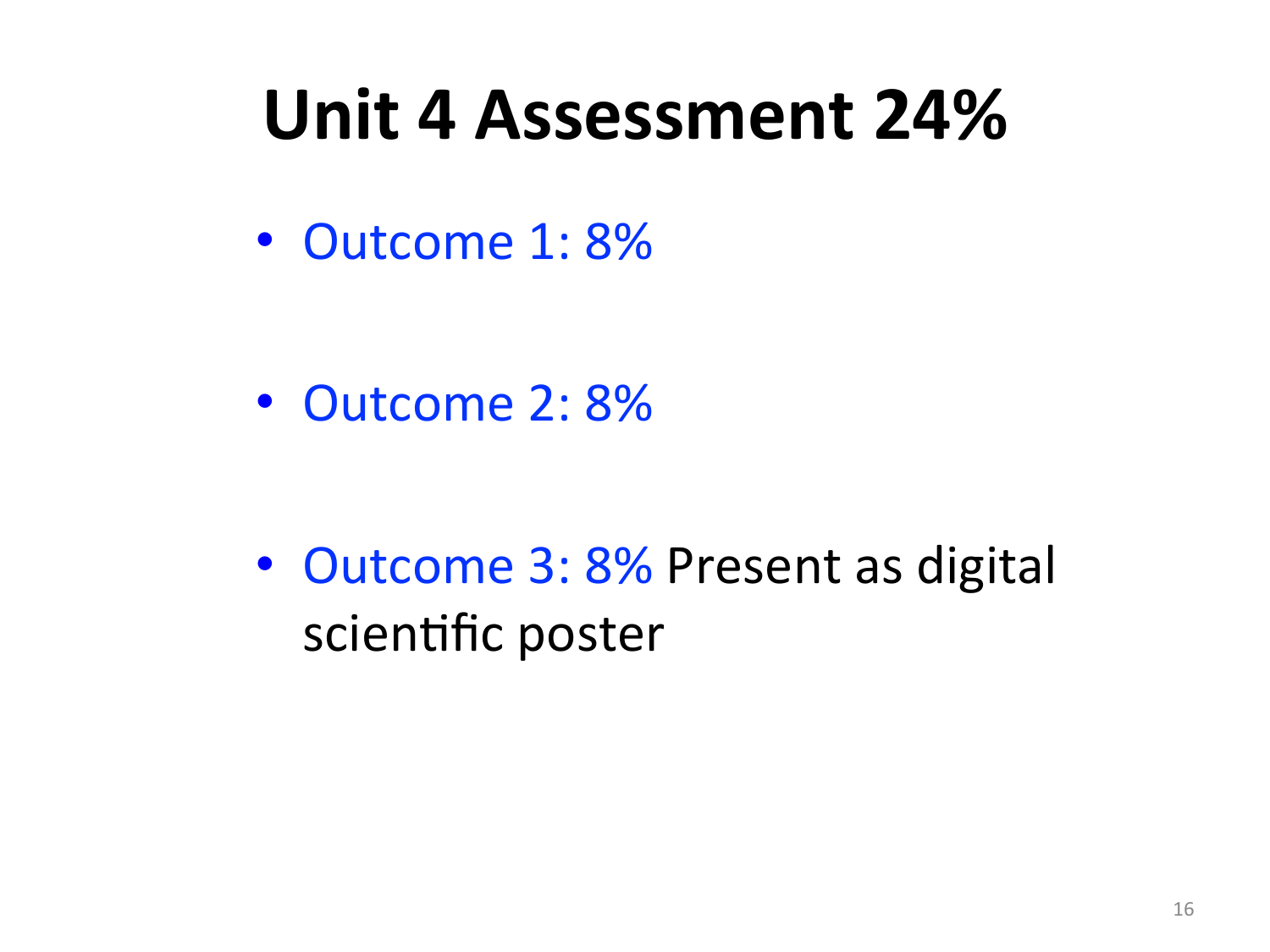**Unit 4: How are organic compounds** categorized, analysed and used? **Area of Study 3 Practical investigation Outcome 3** Design and undertake a practical investigation related to energy and/or food, and present methodologies, findings and conclusions in a

scientific poster.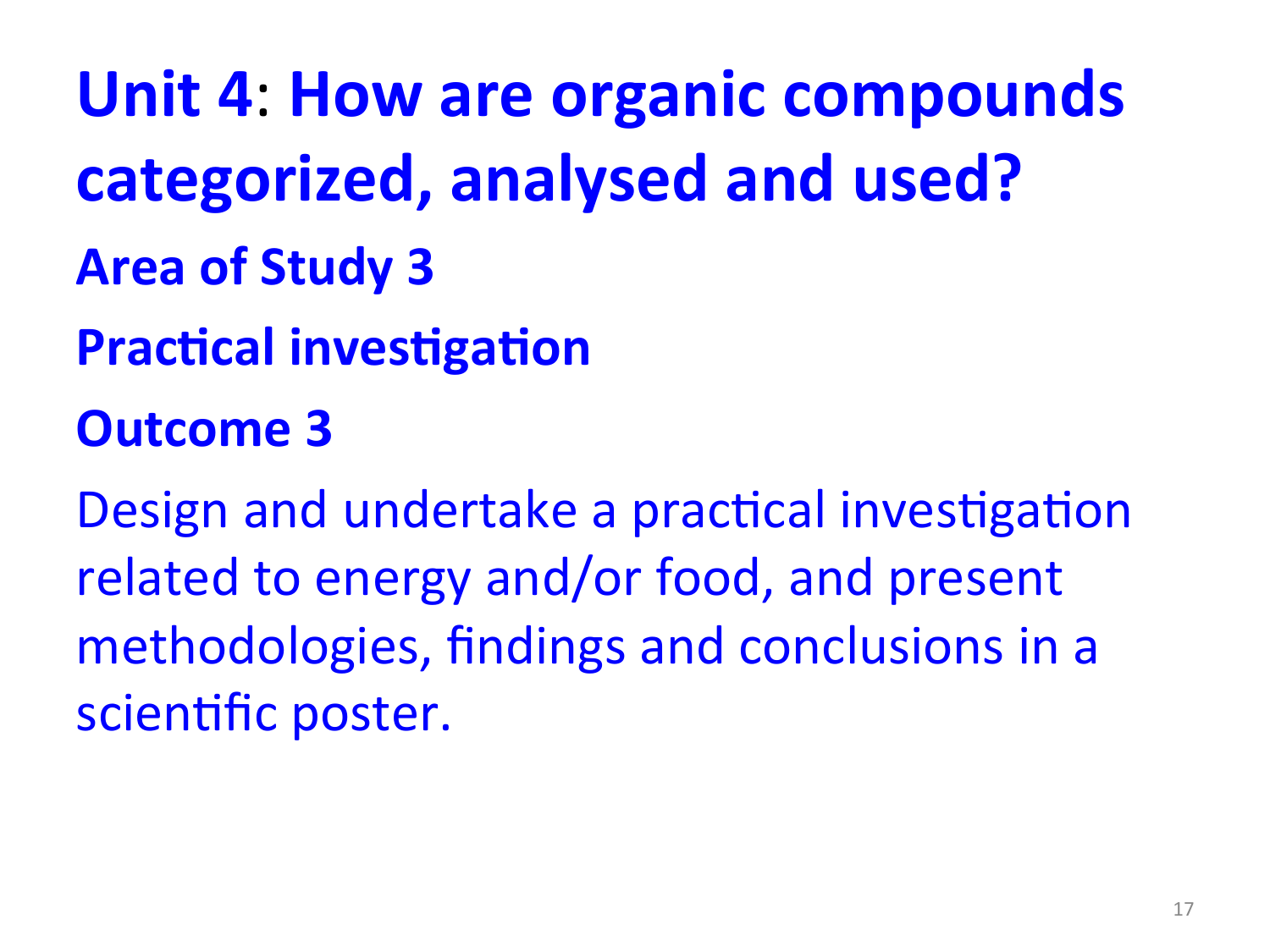#### **Possible Unit 4 AoS 3 Timetable**

|                       |                                                                                                            |    | This following period for the Practical Investigation is moveable. Needs 7-10 hours so 2-3 weeks.                                                                                                                                                                                                                                                                                                                                                                                                                                                                                                                                       |                                                                     |
|-----------------------|------------------------------------------------------------------------------------------------------------|----|-----------------------------------------------------------------------------------------------------------------------------------------------------------------------------------------------------------------------------------------------------------------------------------------------------------------------------------------------------------------------------------------------------------------------------------------------------------------------------------------------------------------------------------------------------------------------------------------------------------------------------------------|---------------------------------------------------------------------|
|                       | Area of Study 3: Practical investigation could be done at end of Unit 3 or during or at the end of Unit 4. |    |                                                                                                                                                                                                                                                                                                                                                                                                                                                                                                                                                                                                                                         |                                                                     |
| Semester 1<br>Week 15 | <b>Practical investigation - if Energy</b><br>is the topic<br>(could be moved according to your program)   | 18 | <b>SW Worksheets</b><br>If choosing An aspect of energy, the following pracs<br>might provide ideas for investigation:<br>Prac: Energy from different fuels<br>Prac: Order of half-equations in the electrochemical I<br>series<br><b>Prac: Fuel cells</b><br>Prac: Electrolysis of aqueous solutions<br>Prac: Faraday's first law of electrolysis<br>Prac: Determination of Faraday's constant and<br>Avogadro's number<br>Demo: Determining Faraday's first law of electrolysis<br>using second-hand data<br><b>Prac: Fermentation</b><br>You tube: Measuring vitamin C in foods (RSC)<br>https://www.youtube.com/watch?v=1P3W9DykGBg |                                                                     |
| Semester 1<br>Week 16 | <b>Practical investigation</b>                                                                             | 18 |                                                                                                                                                                                                                                                                                                                                                                                                                                                                                                                                                                                                                                         |                                                                     |
| Semester 1<br>Week 17 | Complete poster (U4AoS3)                                                                                   |    |                                                                                                                                                                                                                                                                                                                                                                                                                                                                                                                                                                                                                                         | <b>Outcome 3:</b><br><b>Present as digital</b><br>scientific poster |
|                       | Area of Study 3: Practical investigation could be done at end of Unit 3 or during or at the end of Unit 4. |    |                                                                                                                                                                                                                                                                                                                                                                                                                                                                                                                                                                                                                                         |                                                                     |
| Semester 2<br>Week 12 | Practical investigation - if Food is<br>the topic<br>(could be moved according to your program)            | 18 | <b>SW Worksheets</b><br>If choosing <b>Aspects of Food</b> the following pracs might<br>provide ideas for investigation:<br>Prac: Making protein models<br><b>Prac: Testing for proteins</b><br><b>Prac: Action of enzymes</b><br>Prac: Breaking down the starch polymer<br><b>Prac: Reactions of carbohydrates</b><br>Prac: Tests for fatty acids and glycerol                                                                                                                                                                                                                                                                         |                                                                     |
| Semester 2<br>Week 13 | <b>Practical investigation</b>                                                                             | 18 |                                                                                                                                                                                                                                                                                                                                                                                                                                                                                                                                                                                                                                         |                                                                     |
| Semester 2<br>Week 14 | Complete poster (U4AoS3)                                                                                   | 18 |                                                                                                                                                                                                                                                                                                                                                                                                                                                                                                                                                                                                                                         | <b>Outcome 3:</b><br><b>Present as digital</b><br>scientific poster |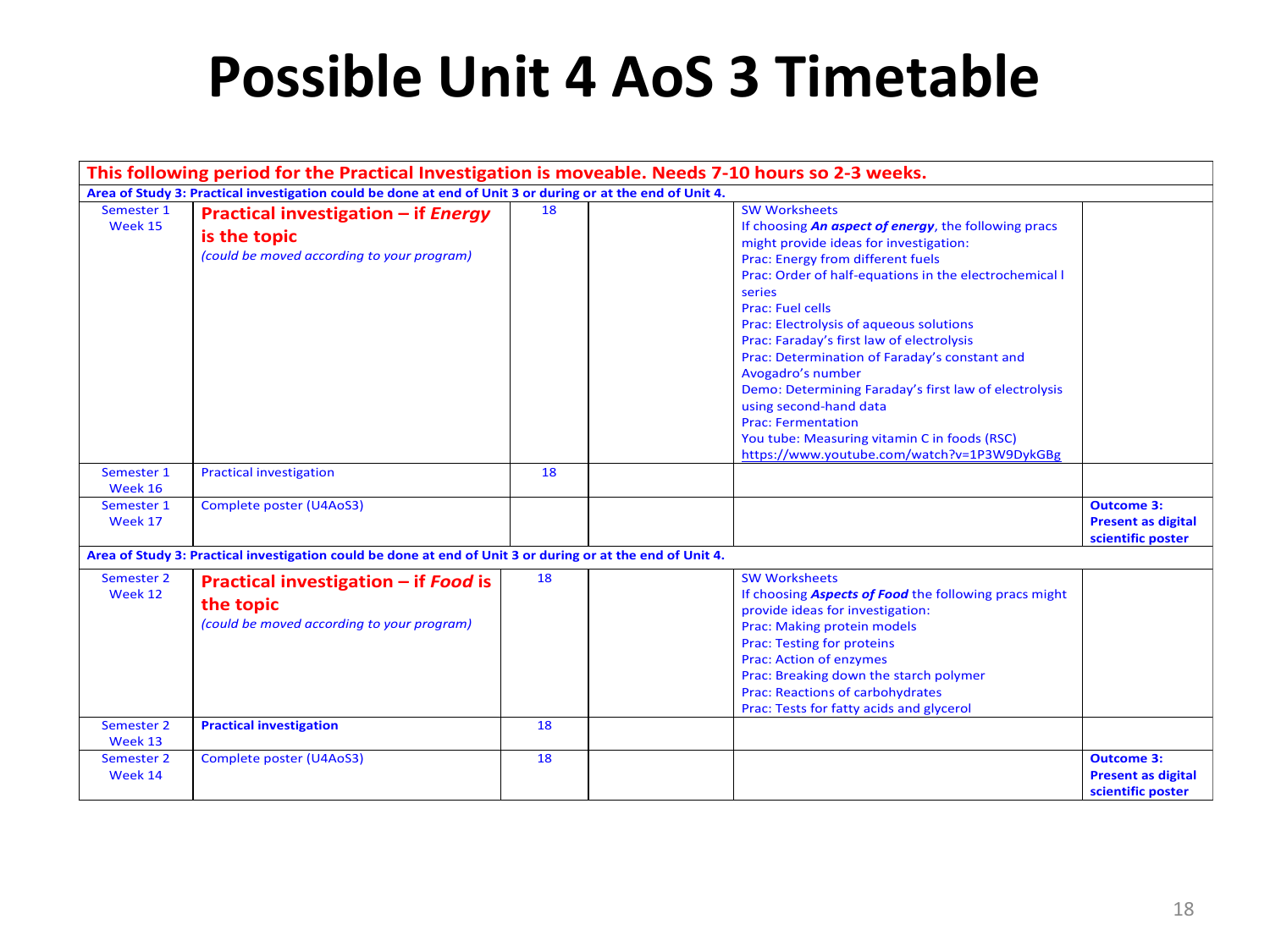## **Concepts to teach in Year 11** investigations

- Variables
- **Independent**
- **Dependent**
- Controlled

Validity Reliability Accuracy Precision 

#### Errors

Develop skills:

- using a log book
- producing a scientific poster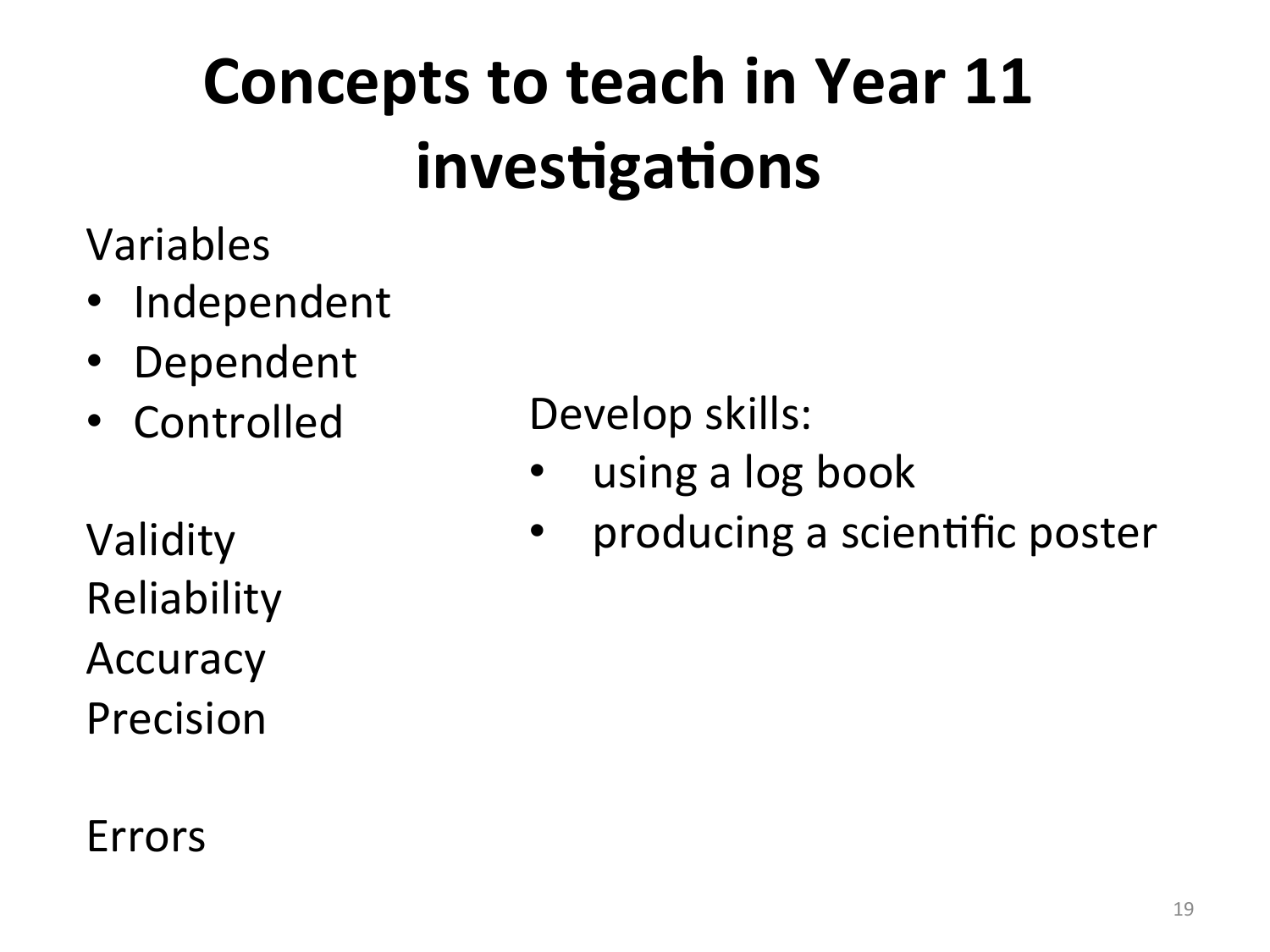# **Possibly teach and emphasise in Year 11 for use in Year 12**

- **Bonding and structure:** so students can see the consequences of different types of bonding
- **Redox**: balancing complex redox half-equations and oxidation numbers
- Stoichiometry: teach fully even limiting reactant
- **Green Chemistry principles**: atom economy and % yield ideas
- **Organic**: all required functional groups, structural isomers and naming, maybe even some of the reaction types
- **Chromatography**: Y11 is almost the same as Y12
- **Specific terms and skills** for carrying out **investigations** and producing posters
- **Emphasise prac work** to develop skills and confidence.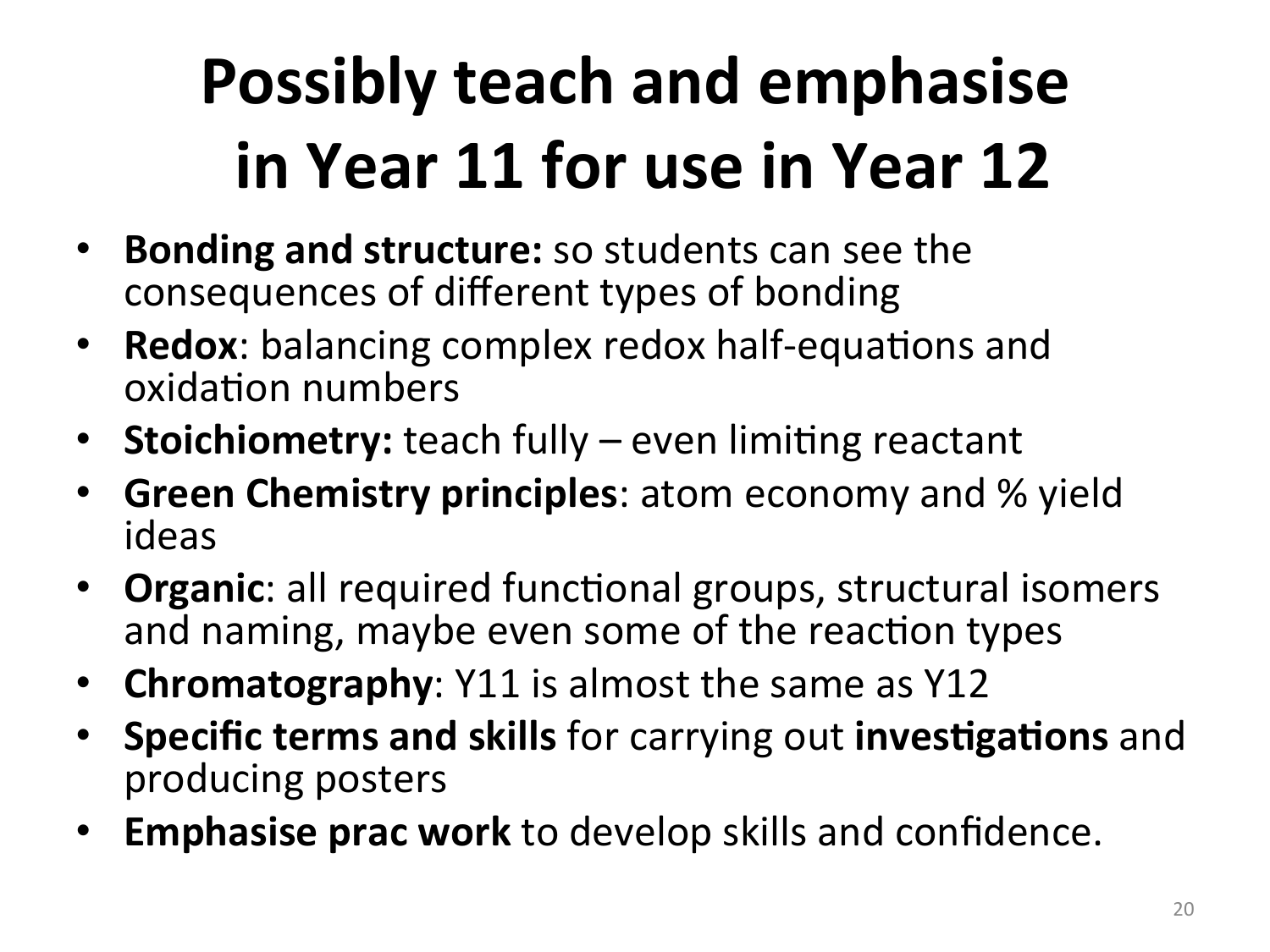## **Resources**

- Text books Pearson (Heinemann) and Jacaranda
- Pearson *Lightbook* interactive digital key knowledge text and activities
- *Student workbook* containing essential knowledge, worksheets, suggested pracs
- *CEA Chemical detectives* app to teach structural analysis using spectroscopy
- Youtube clips